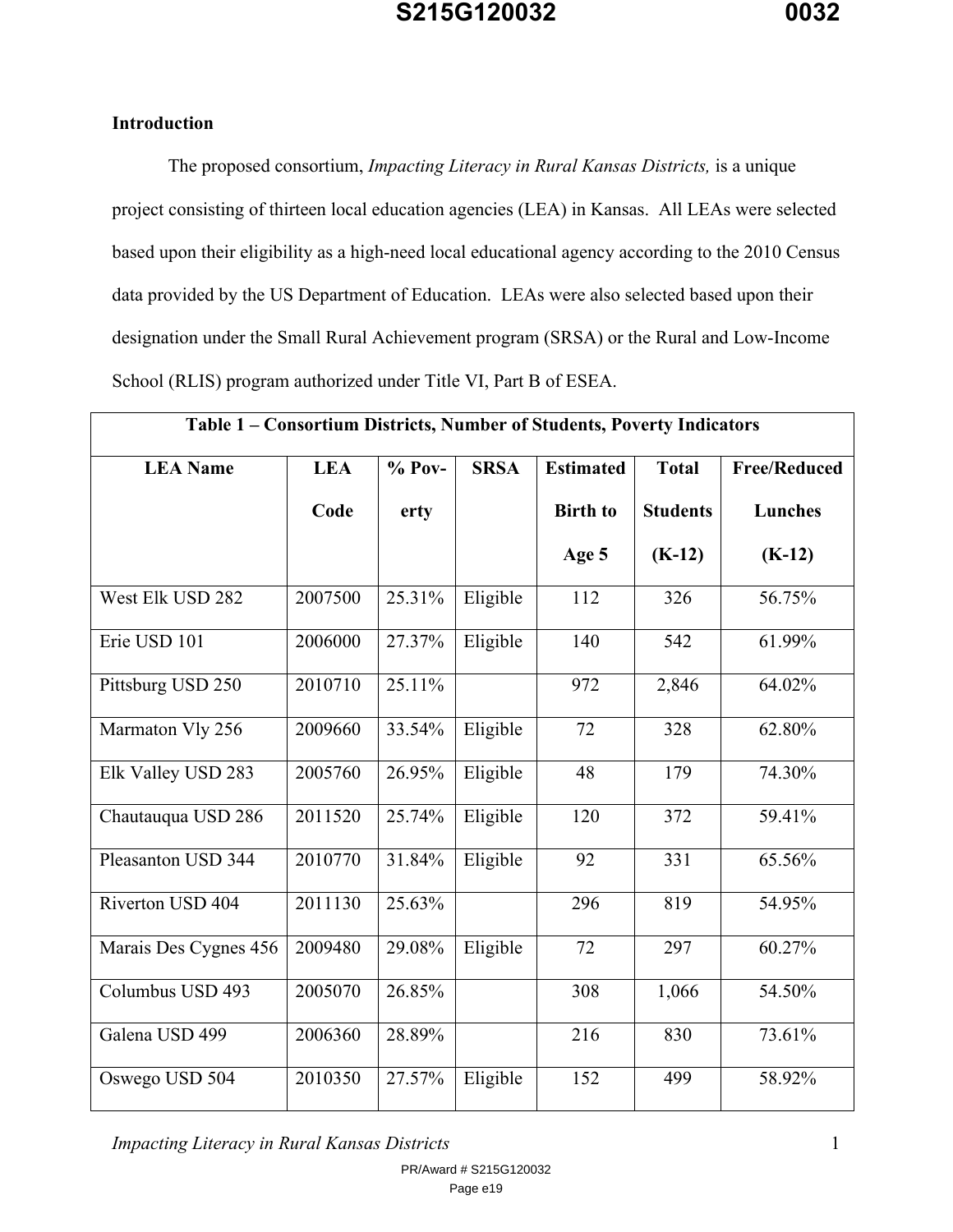| Baxter Springs 508 | 2003810 | 26.92% | 316   | 1,043 | 61.46% |
|--------------------|---------|--------|-------|-------|--------|
| Total              |         |        | 2,916 | 9,478 | 62.20% |

#### **(a) Significance (10 points). (i) Likelihood to build capacity to expand services**

While there is little ethnic diversity within the 13 consortium districts, they still face socioeconomic factors that put them at risk of academic failure. The 13 districts included in this project are comprised of primarily white students (86.6%) followed by Hispanic students (4.2%), and American Indian at 3.1%. The greatest diversity observed in this consortium is in Pittsburg School District USD 250 with 72.7% white, 4.1% black, 12.9% Hispanic, and 7.8% multi-race. As noted in Table 1, these districts are facing high rates of poverty. The average Free and Reduced Lunch Rate for all 13 school districts as reported by the Kansas State Department of Education is 62.2%. Elk Valley observed the highest Free and Reduced Lunch Rate of the consortium at 74.3% while Columbus exhibited the lowest Free and Reduced Lunch Rate at 54.5%. Additionally, the average poverty rate for all 13 communities is 27.75%. The highest poverty rate of the 13 districts is observed at Marmaton Valley with a rate of 33.54% and the lowest poverty rate is 25.11% at Pittsburg.

There is an extensive amount of research indicating the strong correlation between high poverty and academic failure. In fact, children from poor families are twice as likely to repeat a grade level and close to 10 times more likely to drop out of high school (Rokosa, 2011). Early childhood is the most crucial period of development for children. Children of poverty often do not have access to the same educational and developmental tools as children from higher-income families. It is estimated that children from professional families are exposed to 45 million words by the age of four while children in working class families only hear about 22 million and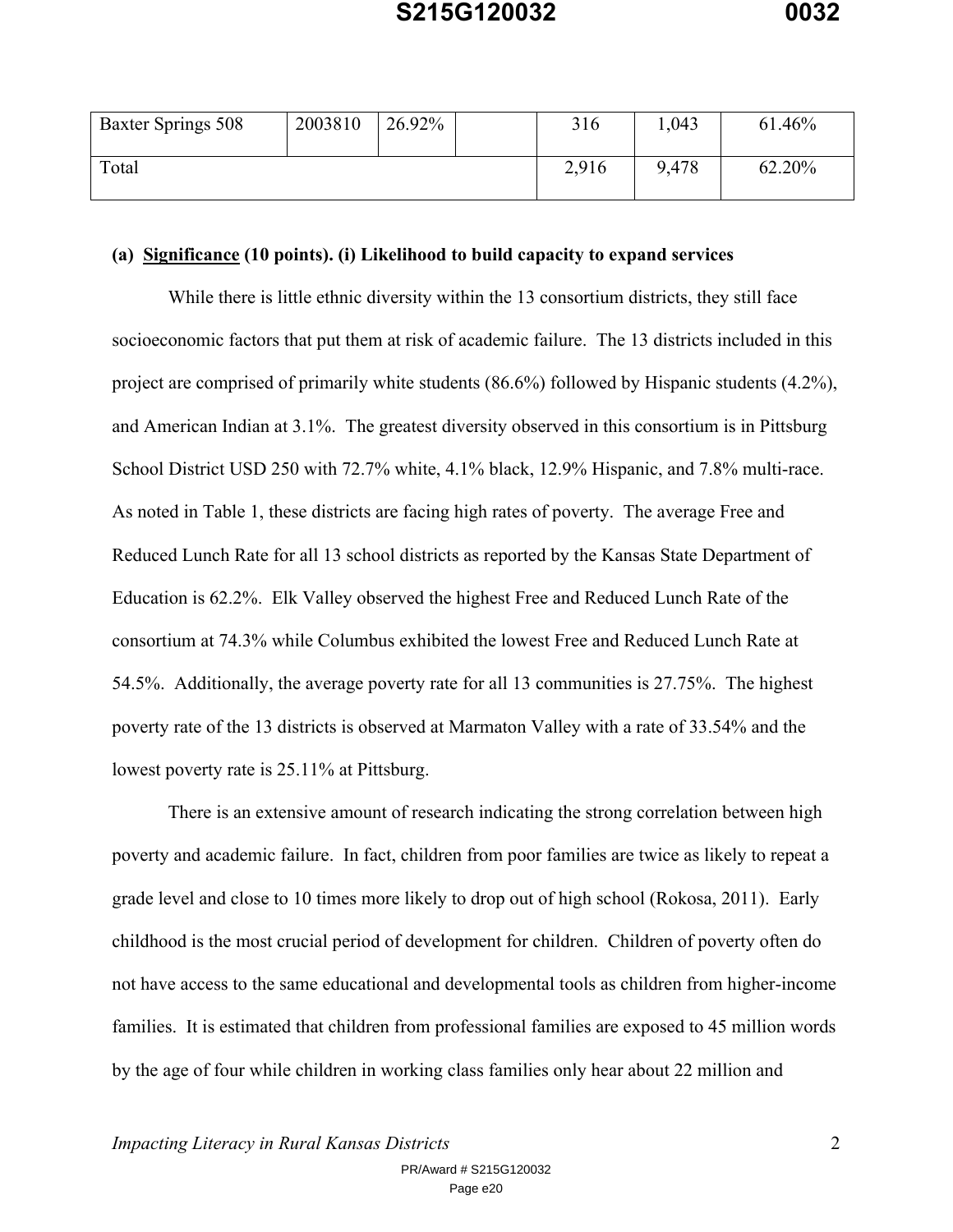children in poverty are exposed to 13 million words (Risley and Hart, 1995). Additionally, more than two-thirds of households in poverty do not possess a single book that is developmentally appropriate for a child under five years old. In order to grow up emotionally healthy, children under the age of three need a caregiver that is strong, reliable, and provides consistent and unconditional love, guidance, and support. Children raised in poverty are much less likely to receive these needs than their more wealthy peers (Jensen, 2009). The proposed program is designed to remove any barriers to provide equal opportunities for all children to succeed.

#### **(ii) Demonstration of new strategies building on existing strategies. (5 points)**

This project will provide funding for four districts to expand **Study Island** to encompass all grade levels. As research shows, Study Island is a viable innovative program to increase student achievement. Study Island is a web-based program designed as a supplemental educational tool geared specifically to each individual state's achievement tests and is offered in all 50 states. Study Island's high impact, low cost Kansas and Common Core Standards mastery and Kansas State Assessment Preparation programs ensure that students receive quality academic support and practice. The Study Island Kansas State Assessment Preparation Program is specifically designed to help K-12 students improve performance in all skill areas tested on the Kansas State Assessment and master knowledge and skills outlined in the Kansas Academic Standards and Common Core Standards. Study Island utilizes a user-friendly interface, allowing students to move through the program step-by-step. Each section has a pretest and posttest and incorporates research-based principles to support students and schools in meeting their goals in major content areas.

A case study conducted in multiple schools in 11 different states support the effectiveness of Study Island in impacting student achievement in a positive manner (Watts 2008). The study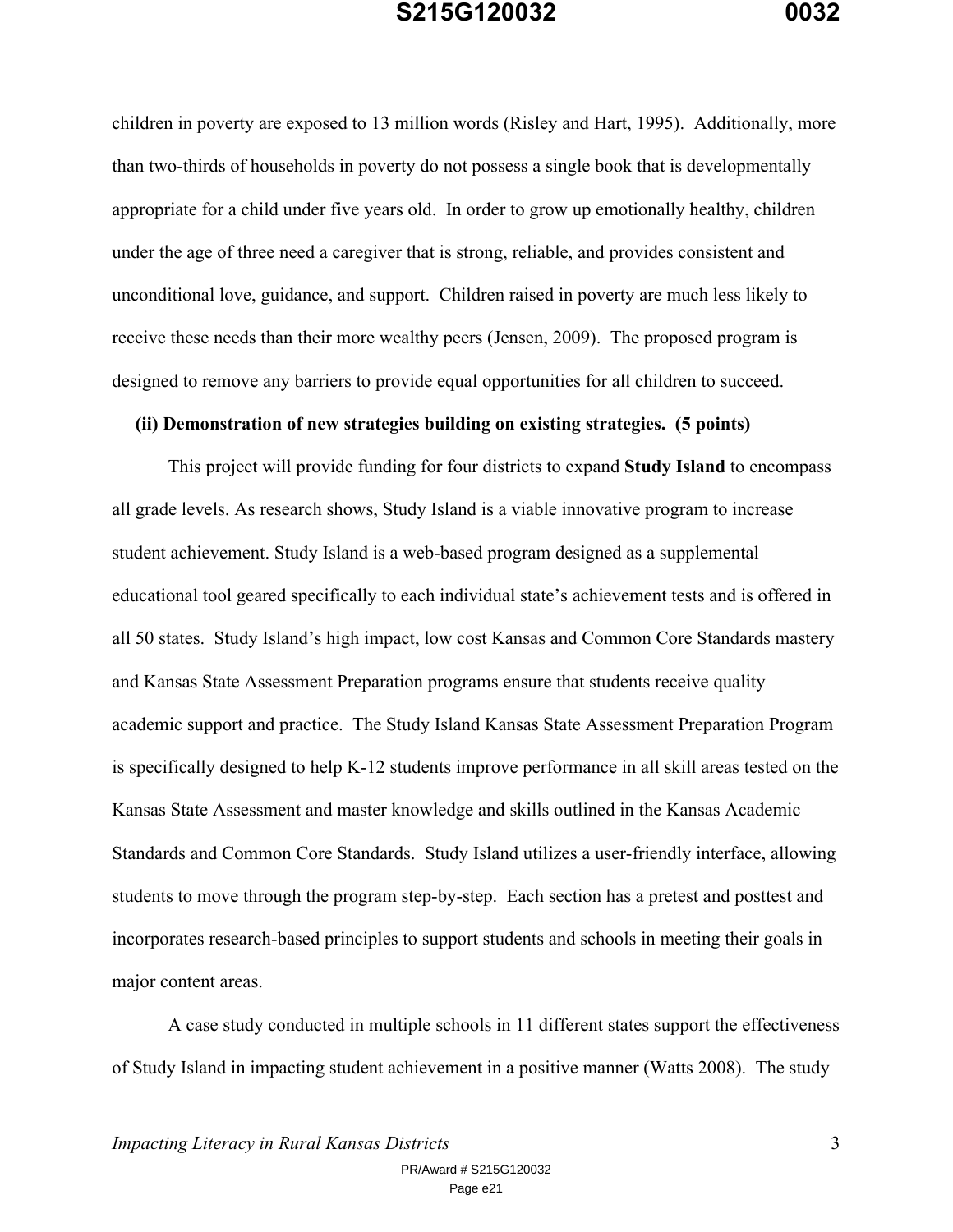employed a quasi-experimental framework with design variations by each case. Specifically the study addressed the significance in growth over time in student achievement after the students used Study Island, and the difference in student achievement between schools using Study Island and schools not using Study Island. The results from this analysis support the effectiveness of Study Island in impacting student achievement in a positive manner. In general student achievement improved within a grade level over the course of a year across grade levels after students began using Study Island. Schools using Study Island had higher achievement scores than schools not using Study Island within each state.

All districts will expand the **Dolly Parton's Imagination Library (IL)** for children ages three to five, extending the current opportunity provided through the Parents as Teachers (PAT) program for ages birth to three. In addition, children not currently enrolled in PAT will be provided book access through this program. According to the National Commission on Reading, reading aloud to kids is the single most important thing you can do in terms of making sure they develop literacy. Research shows that reading aloud to children promotes their development of language, vocabulary, even motor skills (as they learn to turn pages) (Education.com, 2012). IL works under the premise that early childhood literacy is what children know before they learn to read. Providing high quality, age-appropriate books directly to children's homes insures that every child will have books regardless of their family's income.

Research conducted in Alaska by University of Alaska Anchorage researchers on the Alaska IL program shows many positive impacts on the children and families using the program (Seitz, Capuozzo, 2011). The study indicated that after receiving books for at least one year, more parents (77%) reported reading to their child every day as compared to 64% prior to enrollment in IL. Additionally, the percentage of children reporting being enthusiastic to read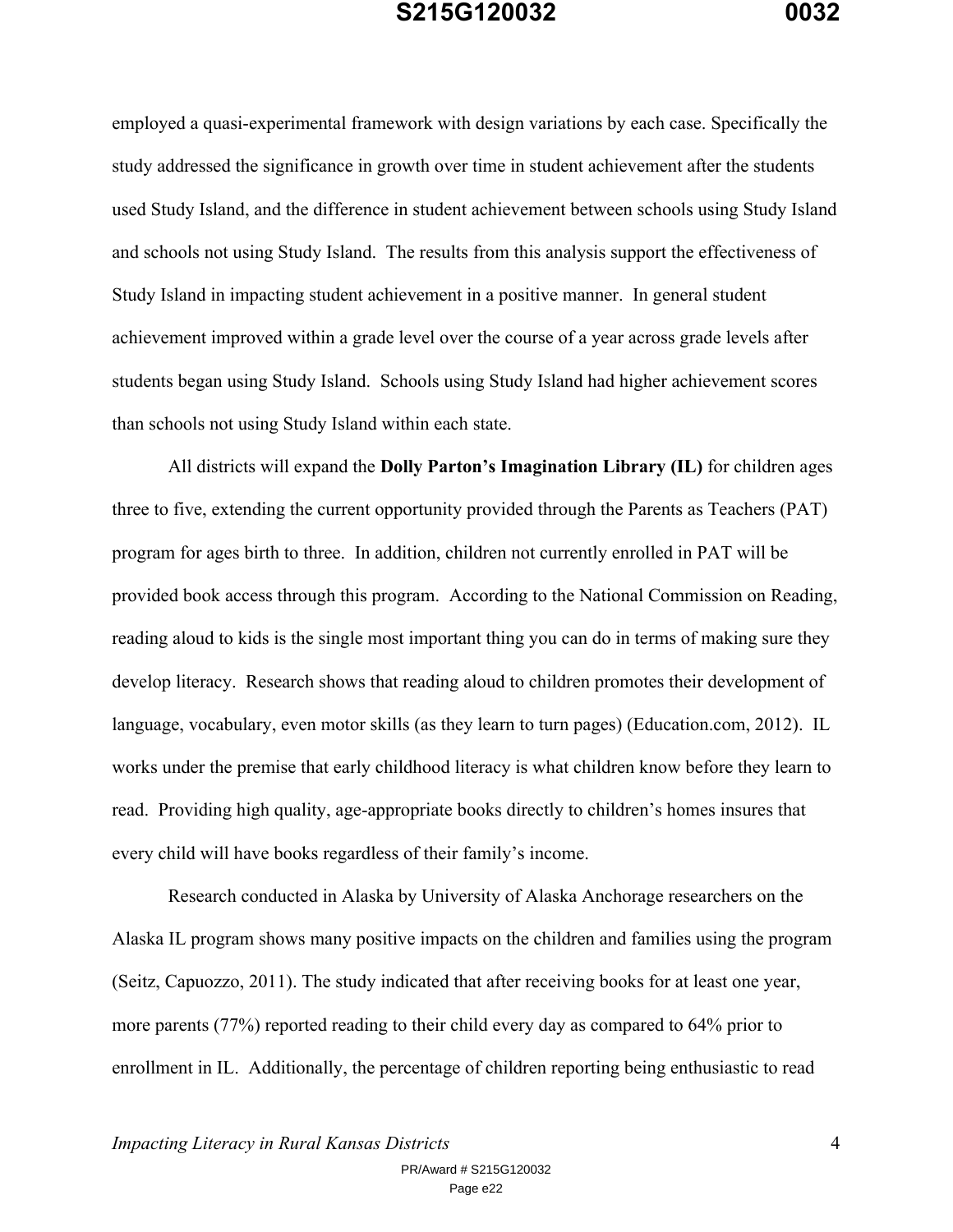increased from 62.7% to 76.8% within one year of being enrolled in the program. Data from the study suggests receiving books on a monthly basis is having an impact on several key areas in regards to children's early literacy development. A case study in Central New York found that after four months in IL, the likelihood of children being read to every day doubled and kept increasing each month. After 29 months in the program, the likelihood leveled off at 99%. Additionally, a study in Middletown, Ohio, found that low-income families were affected more by IL in terms of the changes in parental behavior. In this study, nearly 98% of low-income families reporting reading to their child more frequently after enrolled in imagination library as compared to 69% of middle and upper-income households.

This project will establish **Parents as Teachers (PAT)** programming in four districts who currently do not provide this early childhood and literacy program. As demonstrated in the following research, children who participate in high quality early childhood programs develop better language skills, score higher on school-readiness tests and have better social skills and fewer behavioral problems once they enter school. Because it's the earliest parent interactions that lay the foundation for a child's social and emotional health and intellectual growth (building attachment, trust and emotional self-regulation), parents who become involved in their children's development and learning from birth continue that involvement and engagement as their children progress through school. Early childhood education must begin at birth.

The early years are important because they are the time when children acquire the basic skills that lay the foundation for school readiness and later school success. (Source: Weiss, Caspe and Lopez, Harvard Family Research Project, 2006.) Research conducted in 2007 demonstrated that children who participated in PAT were more prepared for kindergarten. In fact, the added value of PAT carried over to third- grade achievement. (Source: Zigler and Pfannenstiel, 2008.)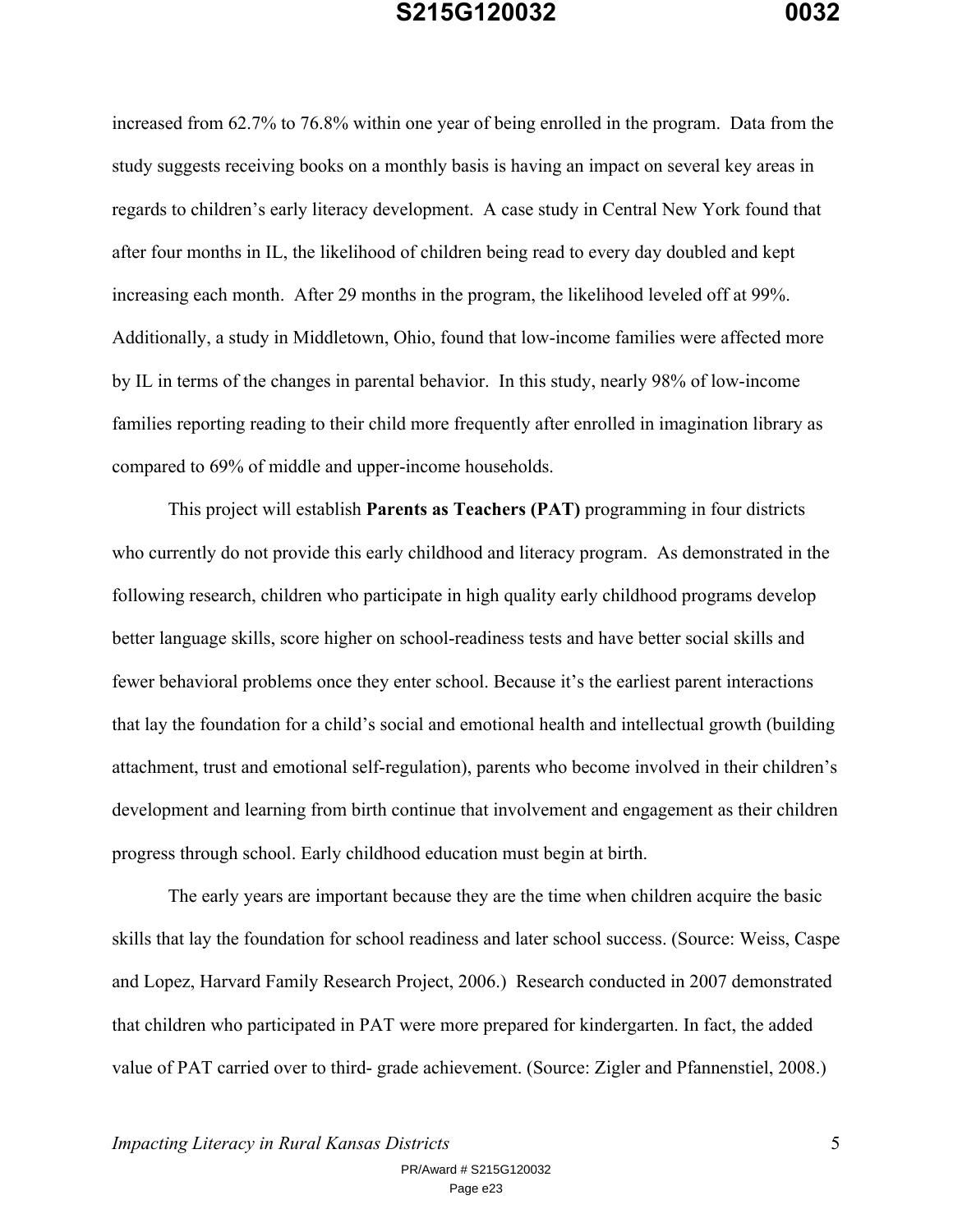#### **(b) Quality of the project design (20 points). (i) Goals, objectives, and outcomes**

*Impacting Literacy in Rural Kansas Districts* has designed the following goals, objectives, and outcomes for this project. **Goal 1: To provide professional development opportunities in technology and differentiated instruction for library media specialists and teachers from consortium districts.** Objective: To *improve* classroom literacy instruction within each district through the use of technology twice a month. Twice per month, districts will receive an on-site visit from a technology facilitator to work directly with teachers and library media specialists (LMS) on integrating technology within the classroom setting based upon needs identified through a technology needs assessment. In addition to these site visits, the facilitator will communicate with LMS and teachers through blogs, email, and telephone support. *Outcome: To increase teacher knowledge and skills in integrating technology and literacy across all core curriculum areas.*

Objective: To *improve* LMS and teacher rapport through the use of differentiated instruction methodologies once per semester. Each semester, library media specialists and teachers will have opportunities to participate in targeted specific training in differentiated instruction or other literacy based programming. This will ensure all participants will understand how to best provide instruction to all students based upon their readiness level, interests, and preferred mode of learning. *Outcome: To change teacher and library media specialists behavior and practice within the classroom to increase student literacy achievement.*

Objective: To *increase* LMS and teacher knowledge in literacy through a five-day summer institute format each summer of the project. Each summer, a five-day institute will be held for teachers and library media specialists of all participating consortium districts. The institute will be designed to help teachers and LMS make effective change by providing time, materials,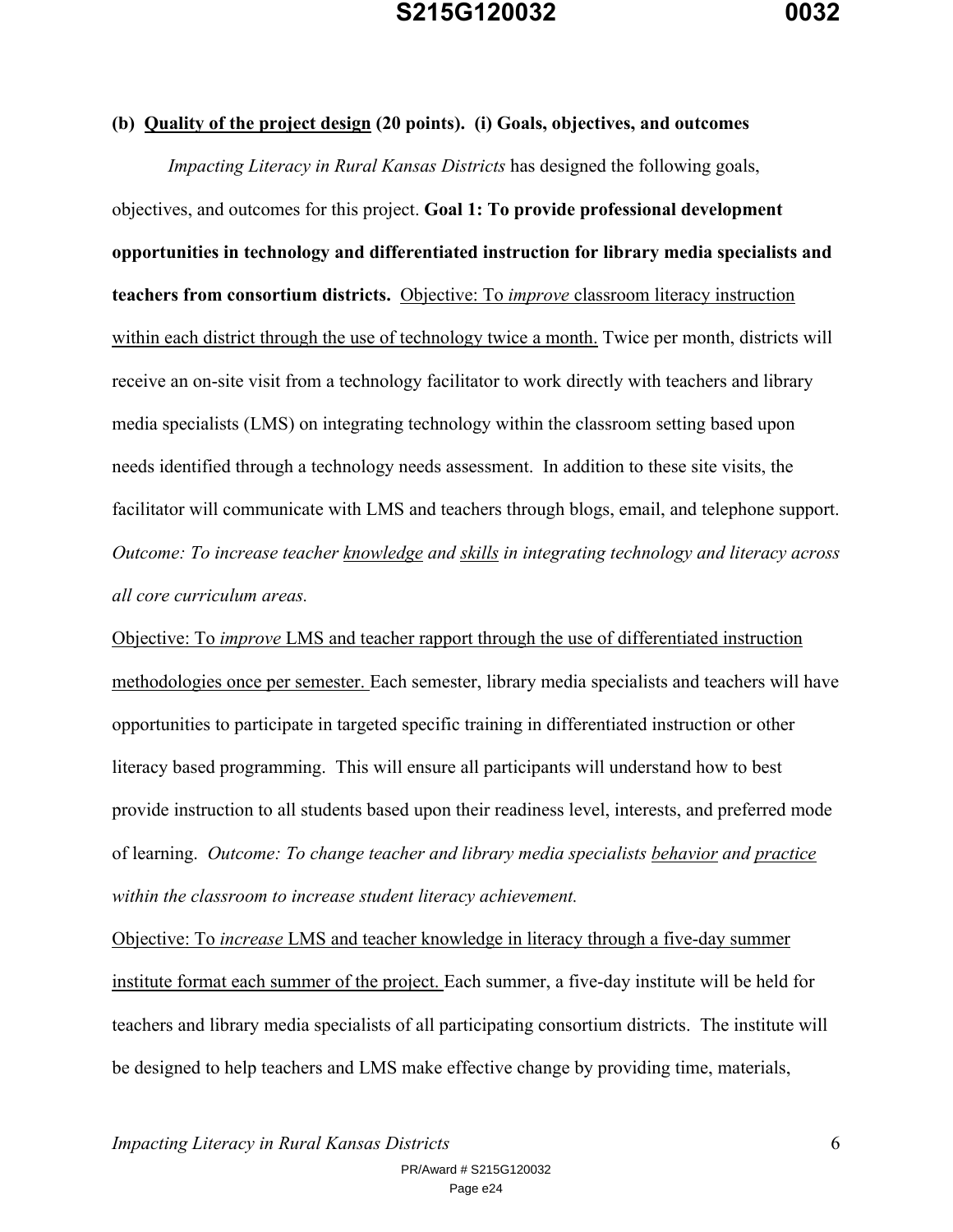expertise, and support. The following design is based on content-based professional development and the professional development standards put forth by the National Staff Development Council (2000), Joyce and Showers (2000), and Loucks, et al. (1998).

All identified teachers and LMS will be involved in a study of content and pedagogy for integrating literacy skills and technology skills across the curriculum. A comprehensive needs assessment will be conducted for each district to determine areas of weakness and to help plan the summer institute for maximum effectiveness. A preliminary schedule of literacy content is provided below.

|           | <b>Sample Summer Institute Schedule (Year 1)</b>                                   |
|-----------|------------------------------------------------------------------------------------|
| Monday    | Common Core and the role of the library; Collaborative planning for                |
|           | implementing literacy across the curriculum                                        |
| Tuesday   | Social media for library and literacy promotion, online resources; Integrating     |
|           | technology into the classroom (iPads, tablets, ebook platforms & devices)          |
| Wednesday | Creative budgeting and collection development; Differentiated Instruction          |
| Thursday  | Website development with shared resources and places for interaction; Imbedding    |
|           | literacy into a districts' website and how to maximize the internet                |
| Friday    | How to involve parents effectively in literacy; Career and technical education and |
|           | the role of literacy for middle and high school                                    |

As a component of the institute, participants will also be trained in the use of the Staff Development for Educator's model of differentiated instruction within the classroom. This training will provide them with strategies to include all students, regardless of their level of achievement and ability, in class participation. These strategies allow teachers to address different learning styles, diversity, and to meet the social, emotional, and academic needs of all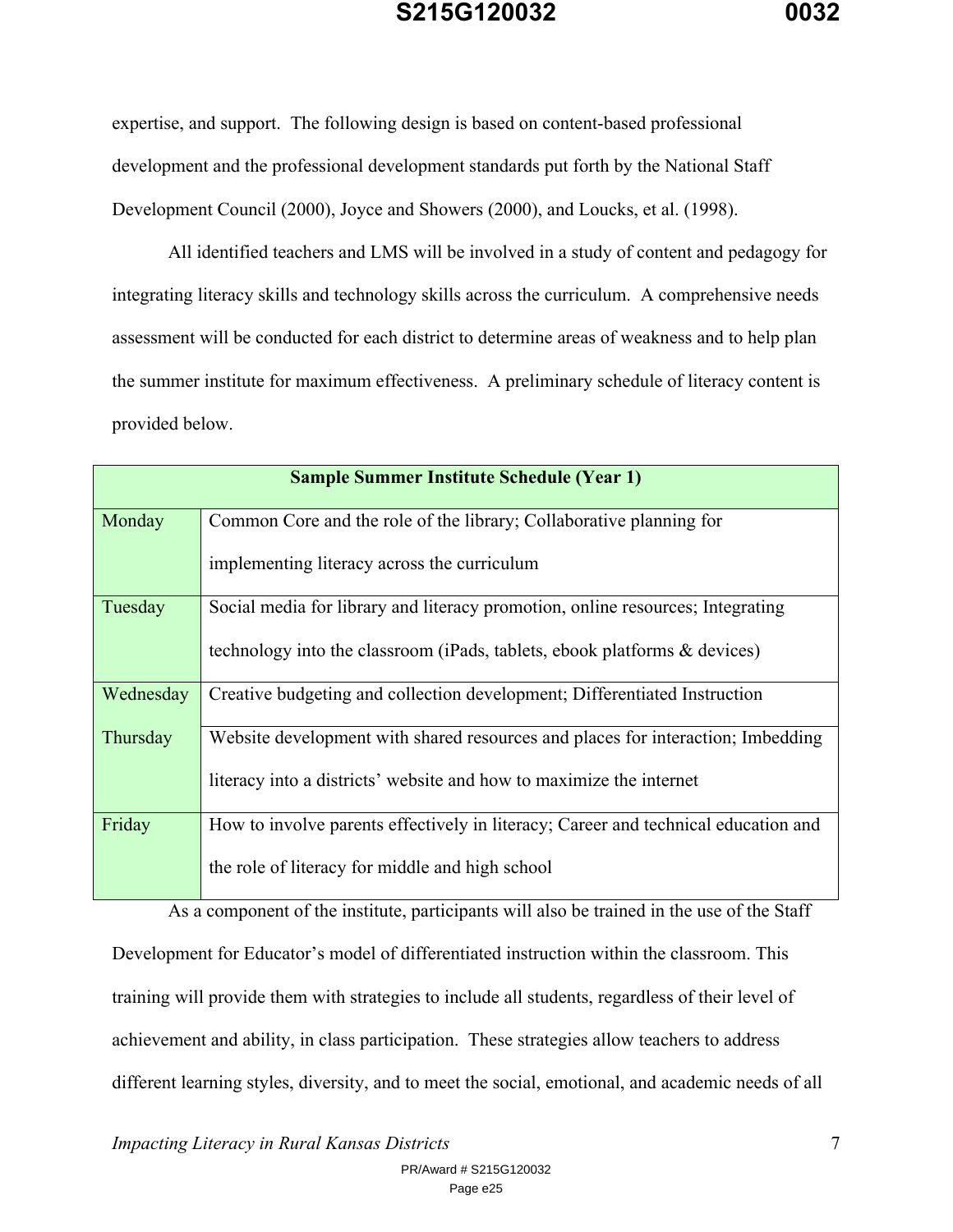students. In addition, follow up work will be provided to each district on differentiated instruction throughout the school year.

Another component of the training will be the integration of technology within the classroom. Targeted needs, identified on the needs assessment, will be addressed by a technology facilitator who will work with teachers on technology integration through personal site visits. These sessions will be driven by data analysis, the needs of the individual teachers for their own learning, reviewing student work, modeling technology integration lessons, and other services as needed. Integration strategies will also be introduced during the summer institute and cover such topics as finding free online resources, use of social media for library and literacy promotion, tablets, iPads, and ebook platforms and devices.

Every attempt will be made to bring in nationally recognized experts in literacy training for the participants during the summer institutes. This will allow participants to interact and become aware of growing trends in literacy and strategies to reach even the most challenging students within the classroom. *Outcome: To modify teacher and library media specialist practice and ultimately improve the classroom environments for increased literacy among students.*

**Goal 2: To provide opportunities and materials for parents and their children, birth to school age to promote literacy-rich home environments.** Objective: To *increase* parental involvement through targeted, district specific trainings offered by KPIRC each year.

Each district will have an opportunity to work with the Kansas Parent Information Resource Center (KPIRC) to increase parental involvement and awareness of literacy reinforcement within the home for a successful child. KPIRC provides materials both to support literacy and to support the State of Kansas' Multi-Tier System of Supports and Schoolwide Positive Behavior Supports. This includes materials such as *The Family Guide to Multi-Tier*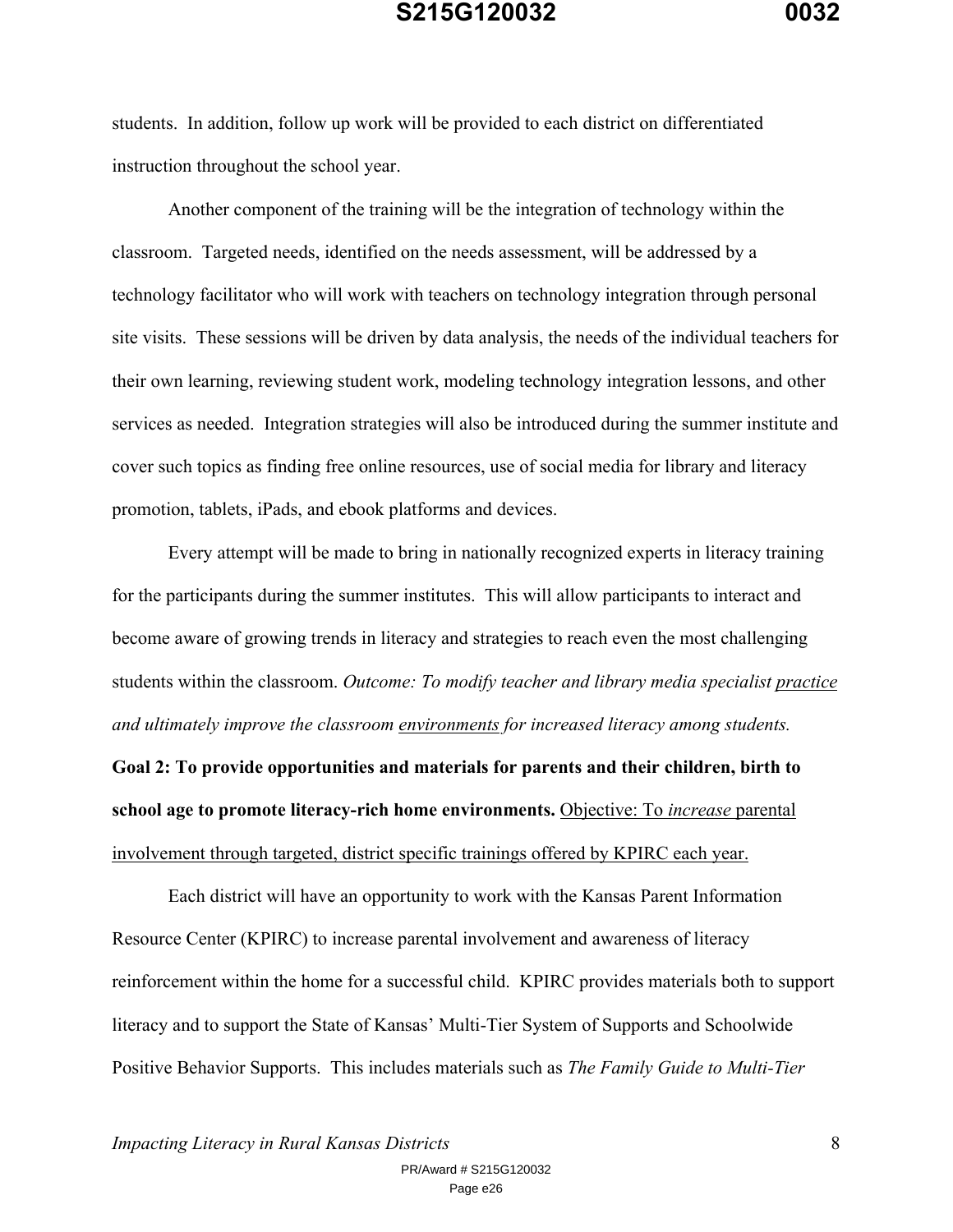*System of Supports, The Family Guide to Schoolwide Positive Behavior Supports, The Kansas MTSS: Innovation Configuration Matrix and the Kansas MTSS: Research Base.* KPIRC utilizes a variety of formats to provide parents with information regarding literacy. This includes podcasts, hands-on trainings, and increasing parental awareness of how they can work with their child to reach literacy developmental milestones. More information regarding MTSS can be found in Project Design, section (iii). *Outcome: To increase parental awareness in early literacy and how they can provide solid foundational learning environments for their children.* Objective: To *expand* the Parents As Teachers program within four districts who currently do not have access to the program within the first 3 months of the project. Parents As Teachers (PAT) is a home-based early childhood development program based on brain development and neuroscience research. The model consists of four components: personal visits by a certified parent educator; parent group meetings; developmental, health, vision and hearing screenings for young children; and connections to community resources.

During monthly **personal visits**, parent educators foster and support parental involvement as they: help parents learn to observe their child and read their child's cues; help parents understand typical development; help parents know what developmental milestones to expect next and empower them to act when they have concerns; affirm parents' skills and strengths; emphasize the child's emerging literacy skills by bringing books to every visit from infancy on and showing parents how to read to their child; show parents how to capitalize on opportunities to enhance their child's learning and development by using everyday resources and contexts; and help parents recognize teachable moments with their children. Parent **group meetings** provide opportunities to share information about parenting issues and child development. Parents learn and support each other, observe their children with other children,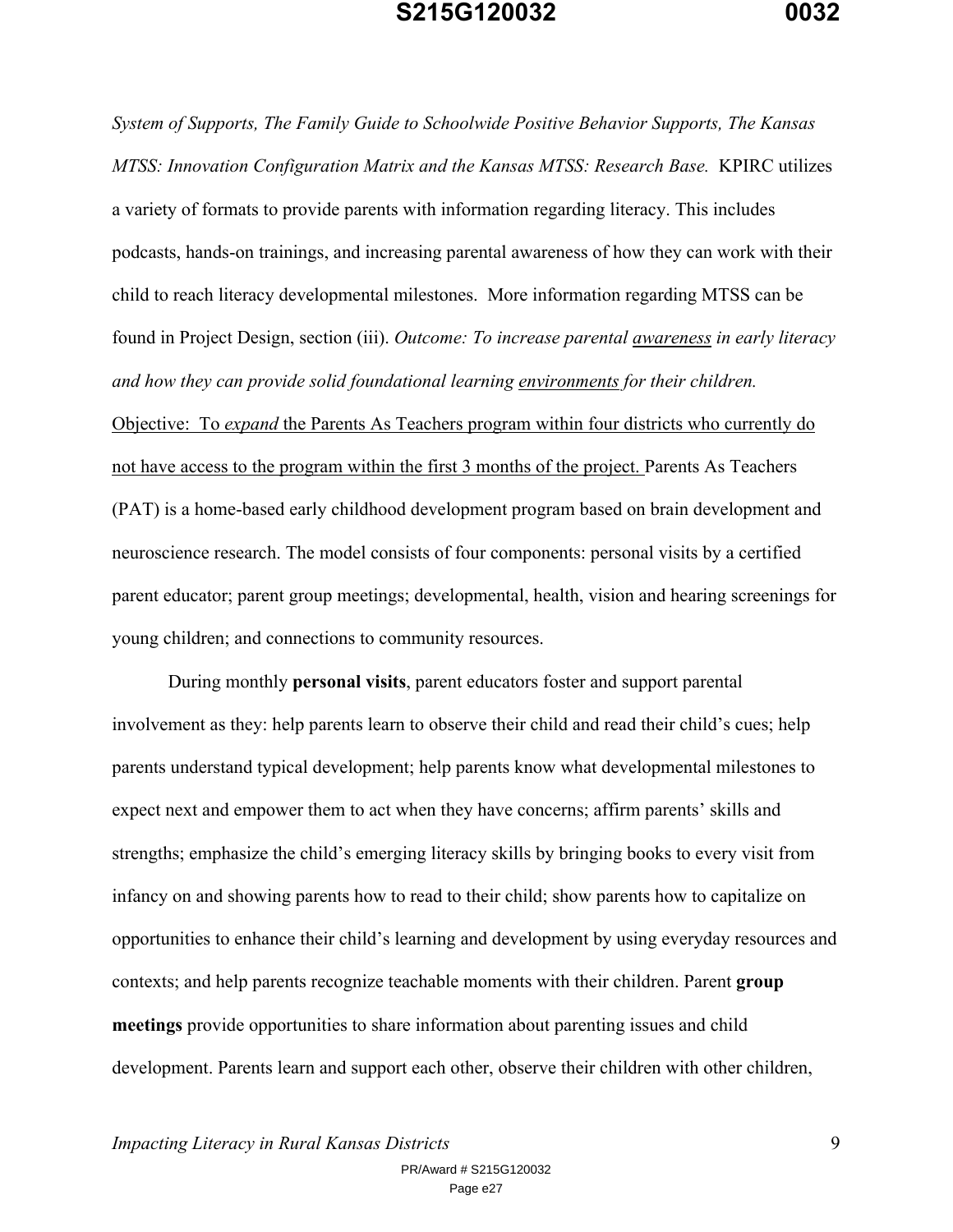and practice parenting skills. By bringing families together, families can forge deep relationships, thus contributing to stronger neighborhoods and school communities. Periodic **developmental, health, vision, and hearing screening** provides for early identification of developmental delays and health, vision and hearing problems. Regular review of each child's developmental progress identifies strengths and abilities as well as areas of concern that require referral for follow-up services. Parent educators help families identify and **connect with needed resources** and overcome barriers to accessing services. Programs take an active role in establishing ongoing collaborative relationships with other organizations that serve families.

Four districts within the consortium have previously provided PAT but due to budget cuts have had to eliminate the program over the past five years. In order to increase early childhood literacy, these four districts will be provided with the PAT program. These districts include: West Elk USD 282; Chautauqua County Community Schools USD 286; Pleasanton USD 344; and Columbus USD 493. West Elk USD 282 will contract with the Southeast Kansas Education Service Center to provide PAT services to these districts. *Outcome: To implement researchbased practices to increase literacy at an early age.*

Objective: To *increase* children's access to books within the home through the expansion of Dolly Parton's Imagination Library throughout the project. In order to increase literacy for young children the *Impacting Literacy in Rural Kansas Districts* project will expand the Imagination Library. IL provides books for preschool children and their families each month, mailed to their home. These high-quality, age-appropriate books ensure *all* children have an equal opportunity to receive books regardless of their economic status.

Currently children enrolled in the PAT program are automatically enrolled and receive books through the age of three. This project will extend this program to children and their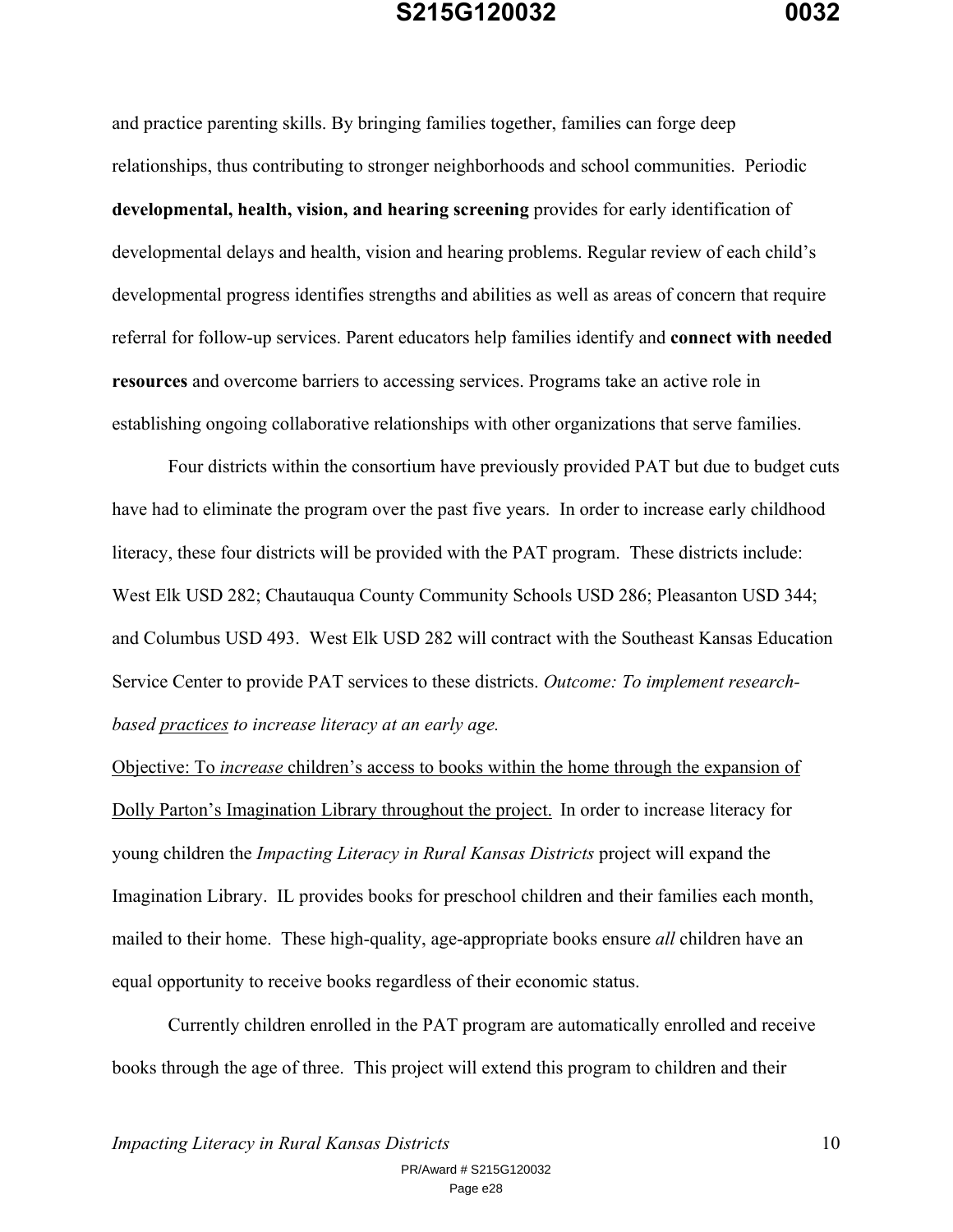families who are not currently enrolled in the PAT program, as well as expand the program for all children up to the age of five (school age) in consortium districts.

The SEKESC PAT Director will coordinate with the local PAT parent educators to identify additional children within each catchment area to expand this component of the project. This will ensure no duplication of efforts with children already receiving the benefit through their PAT programming. *Outcome: To motivate parents and young children to read, as well as impact the childrens' social and emotional development.*

**Goal 3: To monitor continuous improvement through assessment and evaluation of students' reading/literary skills utilizing a triangular methodology.** Objective: To increase student literacy achievement each year from baseline as measured by Get it, Got it, Go assessment (preschool), Dibels, Study Island, AIMSweb, or iSTEEP assessments (elementary), and the Kansas State Reading Assessment (Grades 3-8, 11). Through an experimental pre/post evaluation design, the project will assess student achievement in reading and literacy utilizing assessments currently being utilized by the consortium districts. Existing data sources will be triangulated and compared to baseline data collected within the first three months of the project. Please see the evaluation section for more information. *Outcome: To expand student knowledge and literacy skills for lifelong benefit.*

**Goal 4: To provide career exploration opportunities aligned to state standards for middle and high school students.** Objective: Increase middle and high school access to career and college-ready programming through the Kansas Career Pipeline throughout the project.

All consortium members of the *Impacting Literacy in Rural Kansas Districts* program will receive training in the use of the Kansas Career Pipeline to more effectively utilize the programming with their students at the middle and high school level.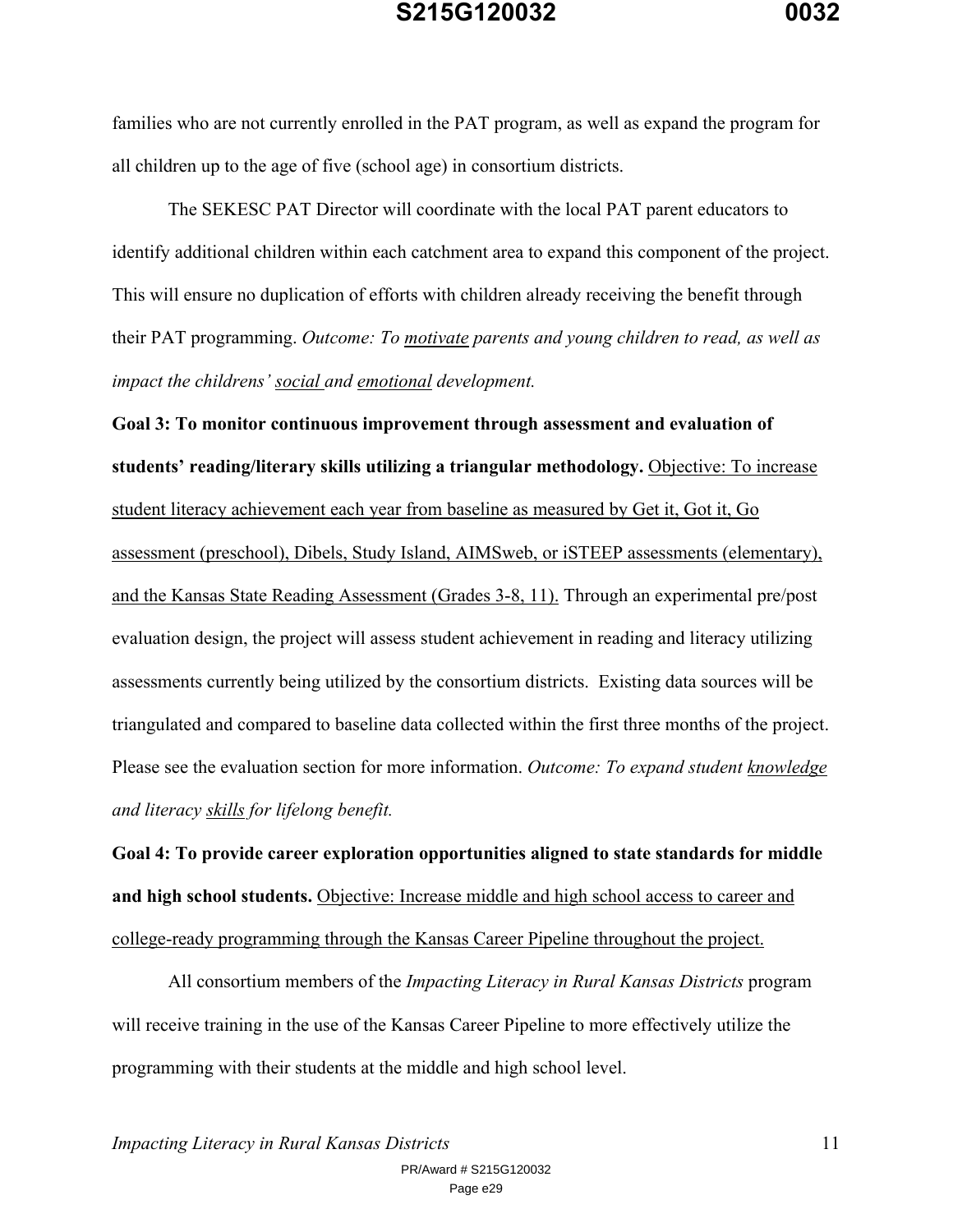The Kansas Career Pipeline (KCP) is a Kansas non-profit organization with the mission of providing top quality career discovery and career development to the youth and adults of Kansas. The KCP works with nationally recognized Kuder, Inc. and uses it's web based assessment and career investigation program. The KCP is currently providing no cost services to Kansas schools and workforce centers. The KCP supports the Kansas Career and Technical Education (CTE) programs and initiatives. Individual student Career Education Plans are based upon their unique career goals and support participation in Kansas Career Pathways. Educators have access to the individual students' career portfolios including their individual career assessment results. Embedded into KCP are high-quality lessons plans that can be used in multiple disciplines such as Art, Foreign Language, Language Arts, Math, Science, Social Studies, and CTE. As a component of this project, districts will be provided with specific training on KCP at a centralized location each semester of the project (four times). *Outcomes: 1) To inspire student aspirations regarding potential careers. 2) To improve student decisionmaking in selecting a career based upon their individual strengths and interests.*

**Goal 5: To expand access for districts to on-line literacy programming for all students, Pre-K through Twelfth Grade utilizing the Study Island web-based program.**

Objective: To *increase* access for four school districts in acquiring and utilizing the Study Island program to increase literacy. Four districts were identified through the needs assessment as not having access to Study Island programming for all grade levels. The *Impacting Literacy in Rural Kansas Districts* program will provide a two-year license for those districts in order to fill in the literacy gaps within each school. The four districts receiving this include: Elk Valley USD 283 (all grade levels); Riverton USD 404 (all grade levels); Columbus USD 493 (all grade levels); and Baxter Springs USD 508 (6-12<sup>th</sup> grades). The technology facilitator and coordinator will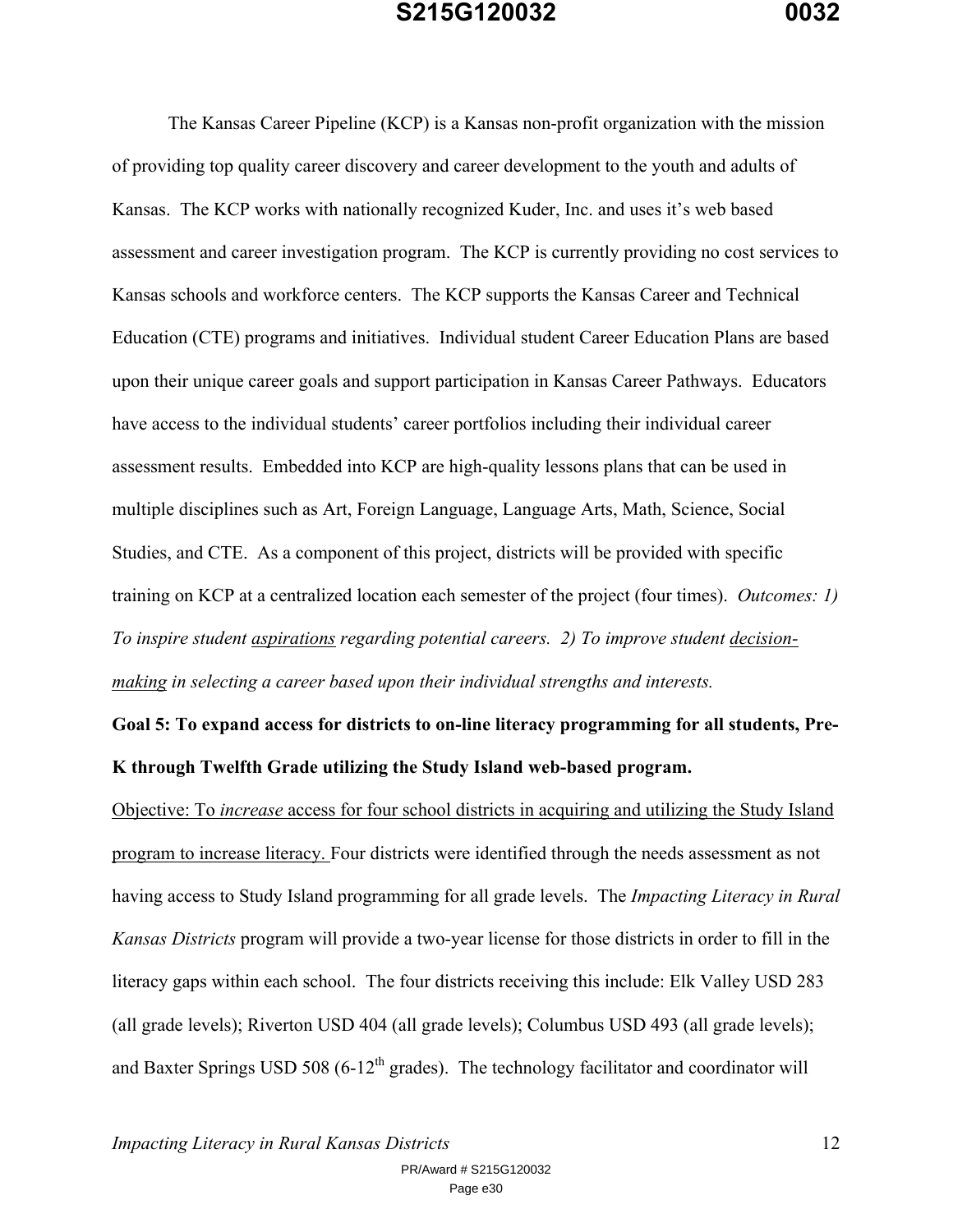work with all 13 districts to achieve maximum benefit from Study Island. *Outcome: To enhance learning and practice for students through technology & aligned lessons for increasing literacy.*

## **(ii) Coordinated with similar efforts & community, State, and Federal resources. (5 pts)**

As mentioned throughout this proposal, the *Impacting Literacy in Rural Kansas Districts* program is closely tied to existing initiatives both within the state and within each individual district. The project will be integrated to and coordinated with the Parents as Teachers program, the Kansas Parent Information Resource Center (KPIRC), and existing preschools within each school district. This will ensure no duplication of effort with the Imagination Library or Study Island. Additionally, the program will capitalize on existing partnerships and comprehensive efforts of Multi-Tier System of Supports (MTSS), Common Core Standards, the Kansas Career Pipeline, and the Career & Technical Education Programming for student engagement, technical assistance, resources, and research-based programming.

## **(iii) Part of a comprehensive effort to improve teaching and learning (5 points)**

The *Impacting Literacy in Rural Kansas Districts* program will be integrated into Kansas' reform initiative, **Multi-Tier System of Support** (MTSS) http://www.kansasmtss.org (in some states called Response to Intervention or RtI.) MTSS is a coherent continuum of evidence-based, system-wide practices to support a rapid response to academic and behavioral needs, with frequent data-based monitoring for instructional decision-making to empower all regular and special education Kansas students, to achieve high standards. MTSS provides schools and districts with the tools and training necessary to ensure that: 1) students who need additional support are identified early; 2) identified students are provided support targeted at their specific needs using sound instructional programs or strategies; 3) students progress is monitored frequently; and 4) teachers and schools are using the data to change the path when needed and a formal system of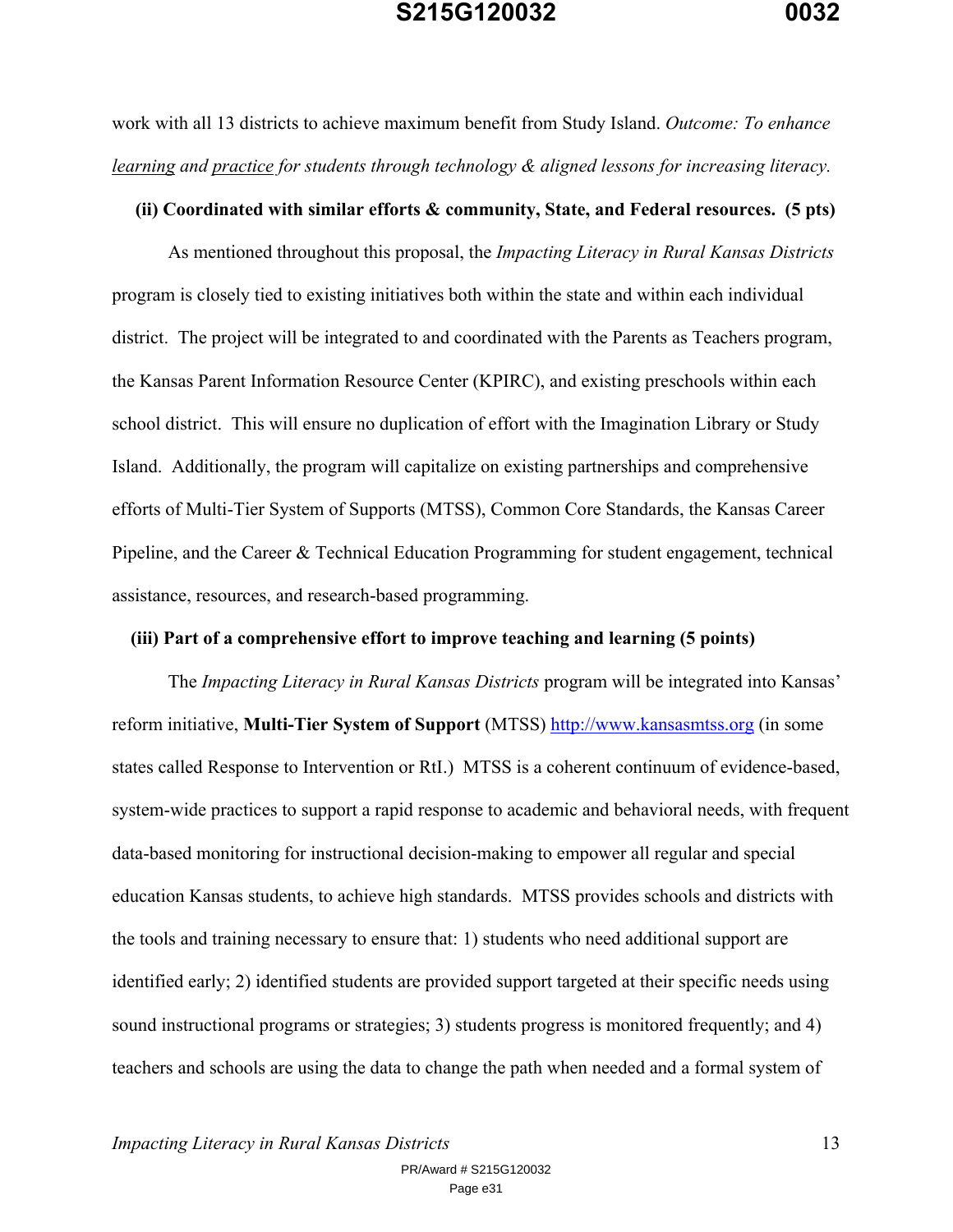support to assist with these changes is in place. All professional development will be tied to MTSS effective practices to ensure equal delivery of literacy programming for all children.

The State of Kansas was recently granted a **ESEA Flexibility Waiver** by US Department of Education from certain provisions of the No Child Left Behind act. This waiver will significantly change the accountability system for Kansas schools from one that is focused on all students achieving proficiency on the state math and reading assessments to a system that recognizes student growth, closing the achievement gap, and reducing the number of students below proficient. While MTSS is an integral component of the waiver, the state also incorporated the 2010 adoption of the **Common Core Standards** into the waiver. These core standards provide the basis for transitioning the current state standards to align on a national level, with college and career readiness initiatives, and aligned to the rigorous core curricula (reading, math, science, and technology). By aligning all activities to these three key components, the project ensures adherence to rigorous academic standards.

## **(iv) Performance feedback and continuous improvement in design of the project. (5 points)**

In an effort to ensure performance feedback and continuous improvement so integral in the operation of the proposed program, *Impacting Literacy in Rural Kansas Districts* will utilize an advisory board to monitor the program's efforts and suggest improvements for the program. The advisory board will be responsible for ensuring that the program meets the mission of providing high-impact literacy activities for students, families, and professional development for teachers and library media specialists. The board will meet four times per year to provide guidance in activities, review data collected, and allow all schools a voice in determining the focus for each summer institute and other professional development to be provided. The Advisory board members come from all sectors, school districts, service providers, technology specialists, and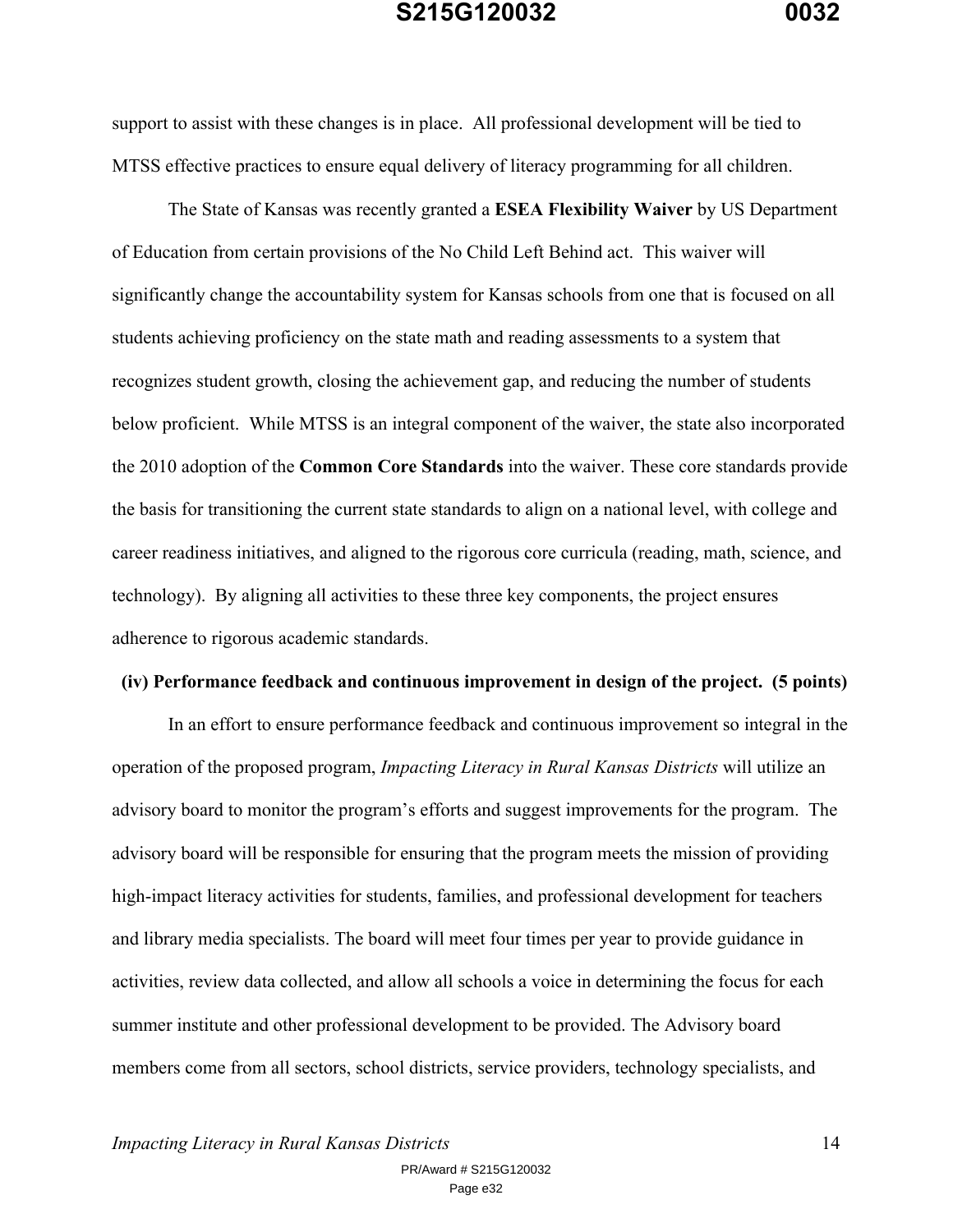state agencies, with each member bringing their own unique perspective. This will ensure that the program represents all sectors of the community for maximum benefit.

## **(c) Quality of the project services (25 points). (i) Strategies ensure equal access (10 points)**

The activities and services provided through this project will help the high-need LEAs to ensure equal access and treatment for eligible project participants who are members of groups who have traditionally been underrepresented. While there is little race/ethnic diversity among the consortium districts, there are still underrepresented groups this project will address, including those deemed at risk due to poverty, special education groups, and in a few of the districts, those who are English language learners or migrant students. To this extent, all children, from birth to grade 12 in each of the 13 LEAs will have access to either the book distribution program or the literacy programming through Study Island. All families within the consortium schools will also have access through the parental programming delivered by KPIRC. As defined within the General Education Provisions Act (GEPA) statement, every effort will be made to ensure equal treatment regardless of race, color, national origin, gender, age, or disability.

#### **(ii) Services are appropriate to the needs of the intended recipients (10 points)**

In preparation for this project, all consortium districts were assessed as to types of programming they currently provide to students within their individual catchment areas. This needs assessment was two-fold, first it was to identify any *gaps* in services currently being provided and secondly, to ensure there was no *duplication of effort*. For each of the proposed project components, the following information was determined: **Parents as Teachers** – four of the 13 districts currently do not offer the programming. **Book Distribution –** *No* consortium district provided continuation for a monthly book distribution program beyond the PAT program for children age 3 and 4 (up to age 5). Nor did any district provide a book distribution program for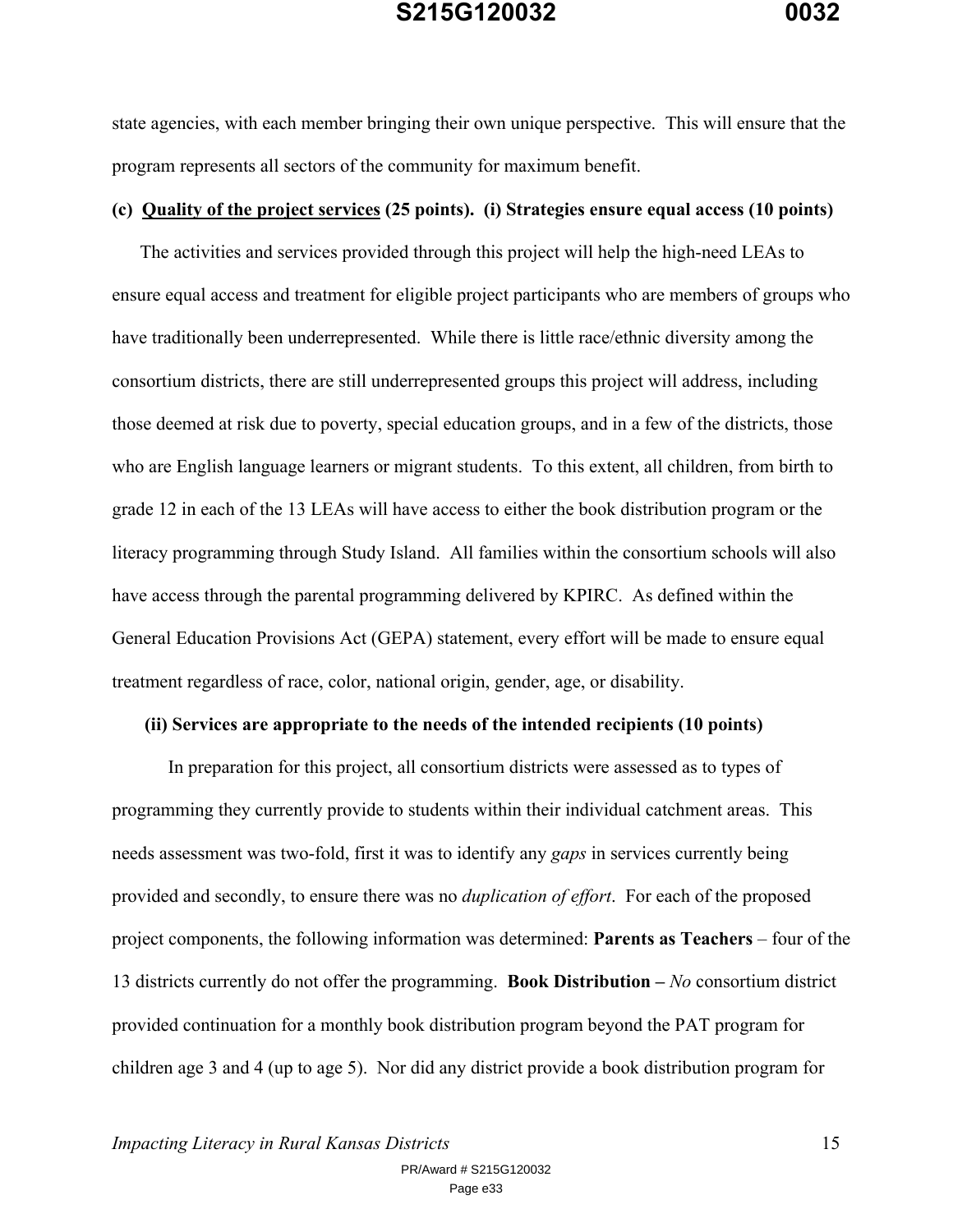children who were *not* enrolled in PAT. **Study Island** – three of the 13 districts did not offer Study Island literacy components at *any* grade level, with one district only providing it for 2<sup>nd</sup> to 5th grade. **Technology Integration** – All consortium schools were eager to have access to a facilitator dedicated to their school to work individually with teachers on technology integration. All district administrators felt this was a significant *gap* in their ability to meet students' individual achievement needs. **Professional Development** – Quality, research-based programming targeting library media specialists and teachers for implementing literacy across the curriculum was another significant *gap* in all consortium districts. **Kansas Career Pipeline** – All districts have access to the Career Pipeline, however, all districts agreed the pipeline was not being utilized effectively. Several districts only implemented the program at the high school level and would like to expand it from Sixth grade to Twelfth grade. **Parent involvement** – All consortium district administrators indicated there was a significant *lack* of parental engagement within their district.

#### **(iii) Professional development is of sufficient quality, intensity, and duration (5 points)**

The *Impacting Literacy for Rural Kansas Districts* proposes to provide 13 rural school districts' teachers (PreK-12) and library media specialists to access of more than 1,900 hours of professional development per year. Specifically targeting literacy, the project proposes approximately **40 hours of professional development for up to 104 teachers**. This intense opportunity will allow for participants to be immersed in literacy integration across curricular areas as well as providing technology integration within the classroom for increased literacy. Additionally, **twice a month**, a technology facilitator and/or the coordinator will be in each district to work one on one with teachers and LMS within their classrooms and libraries, for an **average of 16 hours per month per district for the nine months** schools are in session. Other professional development includes training in Differentiated Instruction, **16 hours per year**; **three**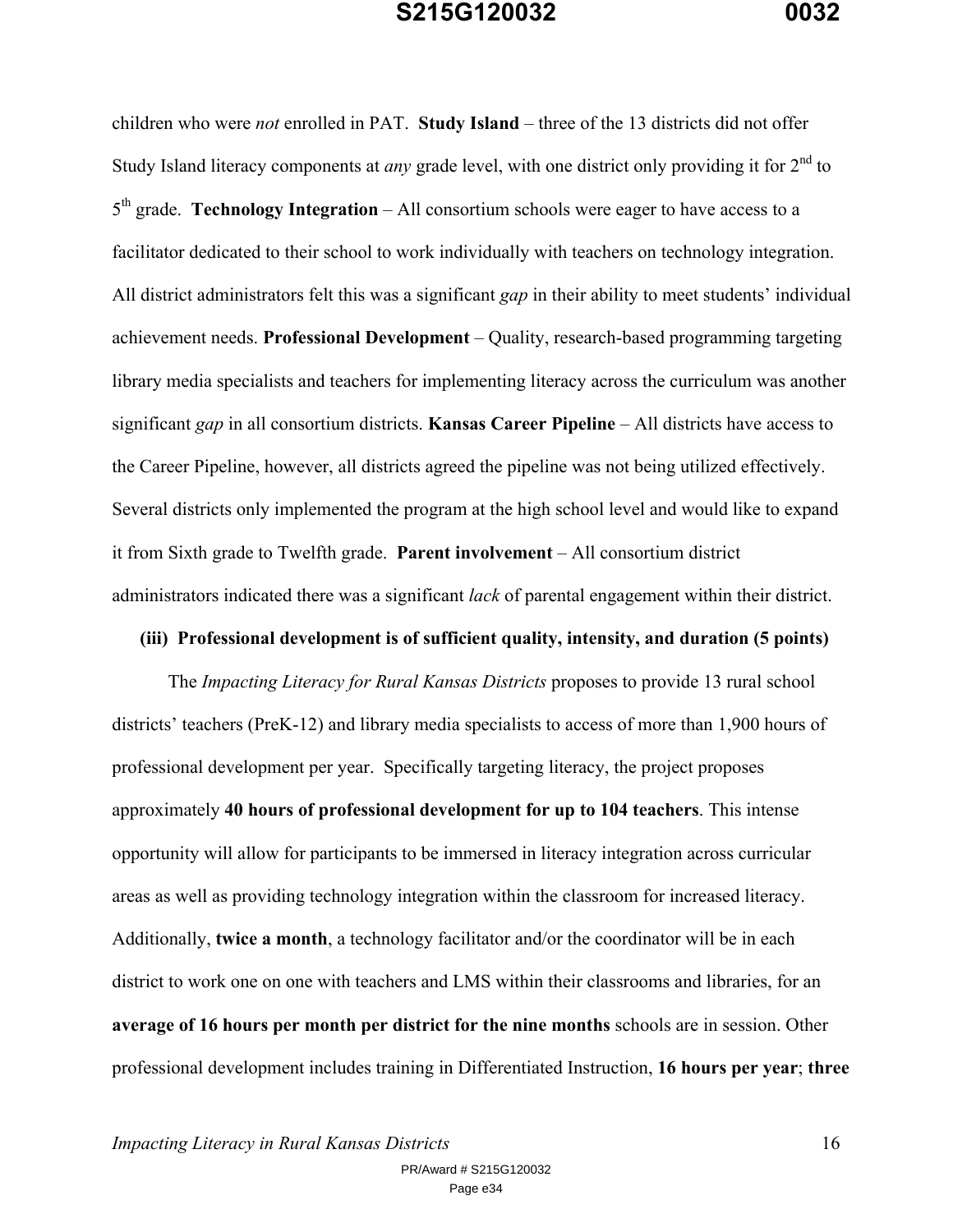**days per year per district** for parent sessions with KPIRC; and individualized training on the Kansas Career Pipeline, approximately **8-10 hours per district per year.**

## **(d) Adequacy of resources (10 points)***.* **(i) Costs are reasonable to objectives & design (5 pts)**

The *Impacting Literacy for Rural Kansas Districts* planning committee invested considerable time to ensure that the proposed project will produce the maximum benefits at the lowest cost possible. Due to the complexity of the program, West Elk USD 282 will contract with the Southeast Kansas Education Service Center (SEKESC) for the coordination and delivery of the program's vast components. This coordination will ensure there is no overlap of services. SEKESC currently administers the PAT program, has the capacity to host summer institutes of this magnitude, as well as provide a literacy coordinator and technology facilitator. Personnel expenses account for f the overall budget. Evaluation costs for the external evaluator are calculated at of the overall budget. Travel costs account for of the budget. percent of the budget ( is allocated for parental training through KPIRC, professional development constitutes of the overall budget. Approximately % is for book distribution.

#### **(ii) Costs are reasonable in relation to the number of persons to be served (5 points)**

It is estimated that 2,793 children from birth to age 5 will receive books once a month and an additional 9,478 school-age children will benefit from increased access to Study Island, the Kansas Career Pipeline, and KPIRC parent information sessions. Thirty, birth to age 3 children and their parents, in four districts will have access to PAT programming who have not previously had access. The estimated average cost per student in for the project is **per child and/or teacher**. It is estimated 104 teachers and library media specialists will receive training through the summer institute each summer of the project and an additional 80 will benefit from technology coaching.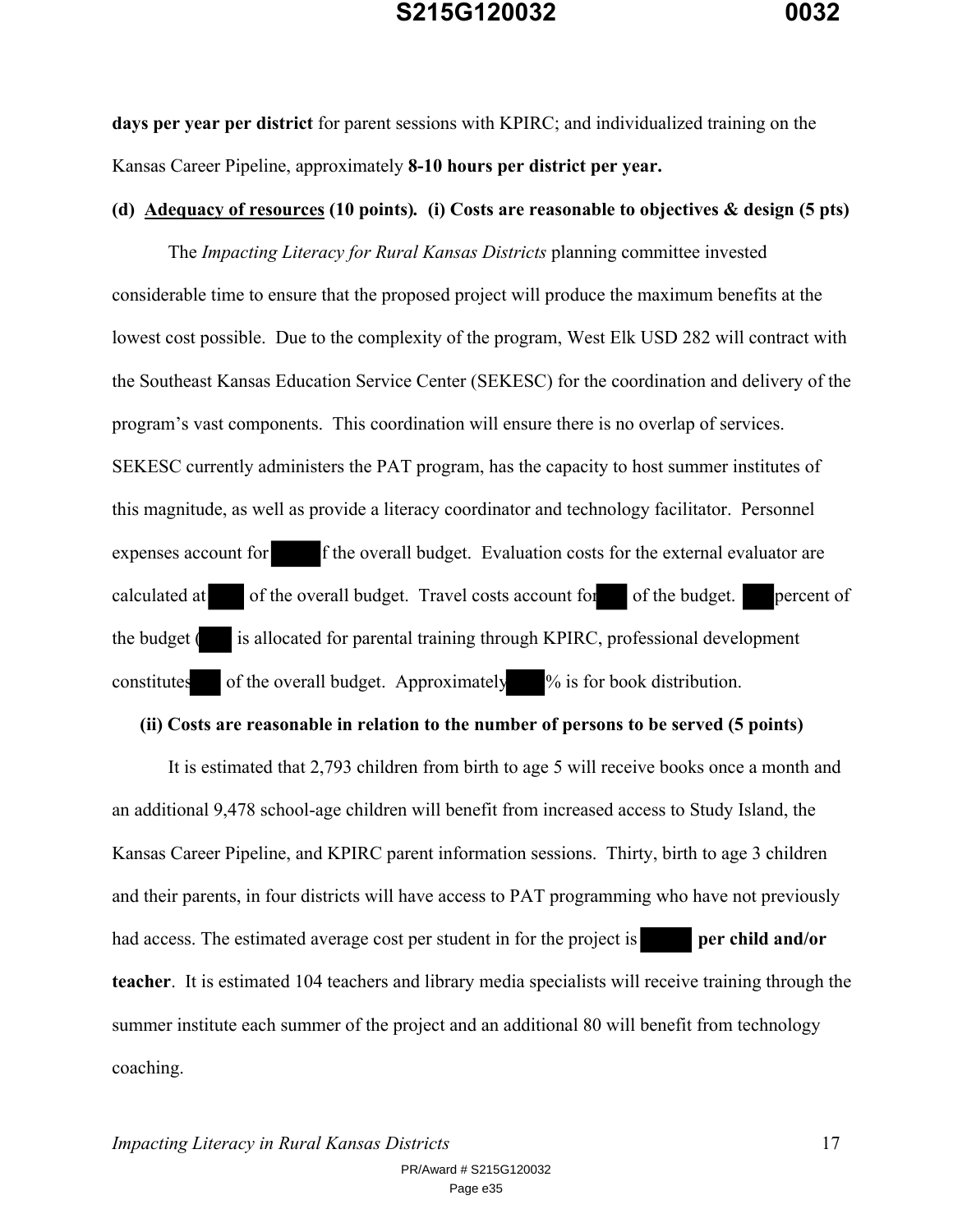**(e) Quality of the management plan (20 points). (i) Management plan is adequate (10 points)**  The *Impacting Literacy for Rural Kansas Districts* will be under the direction of Bert Moore, Superintendent, West Elk USD 282. As **project director**, Mr. Moore will be responsible for program oversight, fiscal responsibilities, contracting with the Southeast Kansas Education Service Center for overall coordination of the project; the outside evaluator; following required policies and procedures; communicating with all stakeholders; and managing fiscal reporting to USDE. A **project coordinator** (TBD), will be contracted to provide leadership, day-to-day management, and support to all consortium partners. The coordinator will ensure the proposal's goals, objectives, and activities are completed in a timely manner. The coordinator will manage the project design; staffing; work closely with the project evaluators to supervise evaluation activities; prepare annual performance reports; and present at local and national conferences as appropriate. The coordinator will also provide each consortium district with on-site consultation on the integration of Study Island within their classrooms. The coordinator will also administer the Get It, Got It, Go assessment to the four-year old preschools at each district three times per year. Qualifications for the project coordinator are, at a minimum, a Bachelor's Degree in Education, Technology, or Library Media, classroom experience, certification in administering the Get It, Got It, Go and Dibels assessments, and knowledge of Common Core and Career &Technical Education standards. A full-time **technology facilitator** (TBD) will have at a minimum of a Bachelor's degree in Education or Technology Integration. Additional qualifications include training as an Intel Teach to the Future trainer, integrating curriculum focuses web-based resources, and expertise pertaining to integrating technology in all subjects, especially literacy. West Elk USD 282 will contract with The Center for Learning Tree Institute (LTI) to provide evaluative services for the project.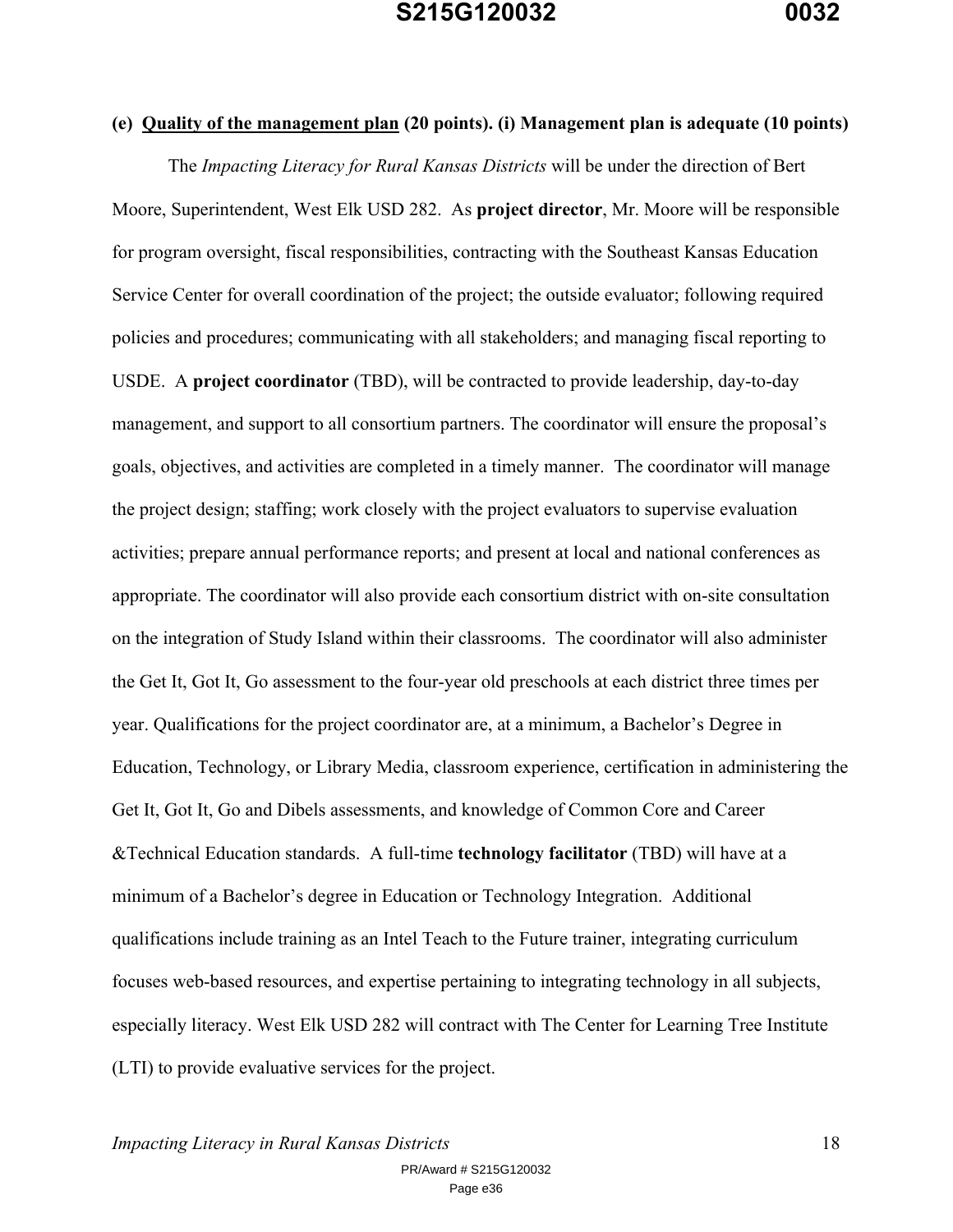The following timeline has been established with clearly delineated responsibilities and key milestones.

| <b>Activity</b>                                                                                                          | Timeframe | <b>Person(s) Responsible</b> | <b>Milestones</b> |  |
|--------------------------------------------------------------------------------------------------------------------------|-----------|------------------------------|-------------------|--|
| Activity: Notify school districts of funding, institute advisory board. Timeframe: By October 15, 2012. Person(s)        |           |                              |                   |  |
| Responsible: Project Director. Milestones: Notification list, advisory board selected                                    |           |                              |                   |  |
| Activity: Initiate contracts with SEKESC for project coordination and LTI for evaluation. Timeframe: October 15, 2012    |           |                              |                   |  |
| Person(s) Responsible: Project Director. Milestones: Signed contracts                                                    |           |                              |                   |  |
| Activity: Hire coordinator and technology facilitator. Timeframe: By November 15, 2012. Person(s) Responsible: Project   |           |                              |                   |  |
| Director, SEKESC executive director. Milestones: Staff contracts                                                         |           |                              |                   |  |
| Activity: Development of technology and literacy needs assessment survey. Timeframe: By November 1, 2012. Person(s)      |           |                              |                   |  |
| Responsible: External evaluator. Milestones: Developed survey                                                            |           |                              |                   |  |
| Activity: Districts complete technology and literacy needs assessment. Timeframe: By December 1, 2012. Person(s)         |           |                              |                   |  |
| Responsible: Consortium districts, external evaluator. Milestones: Survey results                                        |           |                              |                   |  |
| Activity: Twice a month technology facilitator onsite visits begin. Timeframe: December 2012, ongoing. Person(s)         |           |                              |                   |  |
| Responsible: Technology facilitator. Milestones: Onsite visit log                                                        |           |                              |                   |  |
| Activity: Advisory board meetings. Timeframe: Oct 2012; Jan 2013; April 2013; June 2013; Oct 2013; Jan 2014; April 2014; |           |                              |                   |  |
| June 2014. Person(s) Responsible: Project Director, Project Coordinator. Milestones: Advisory board minutes              |           |                              |                   |  |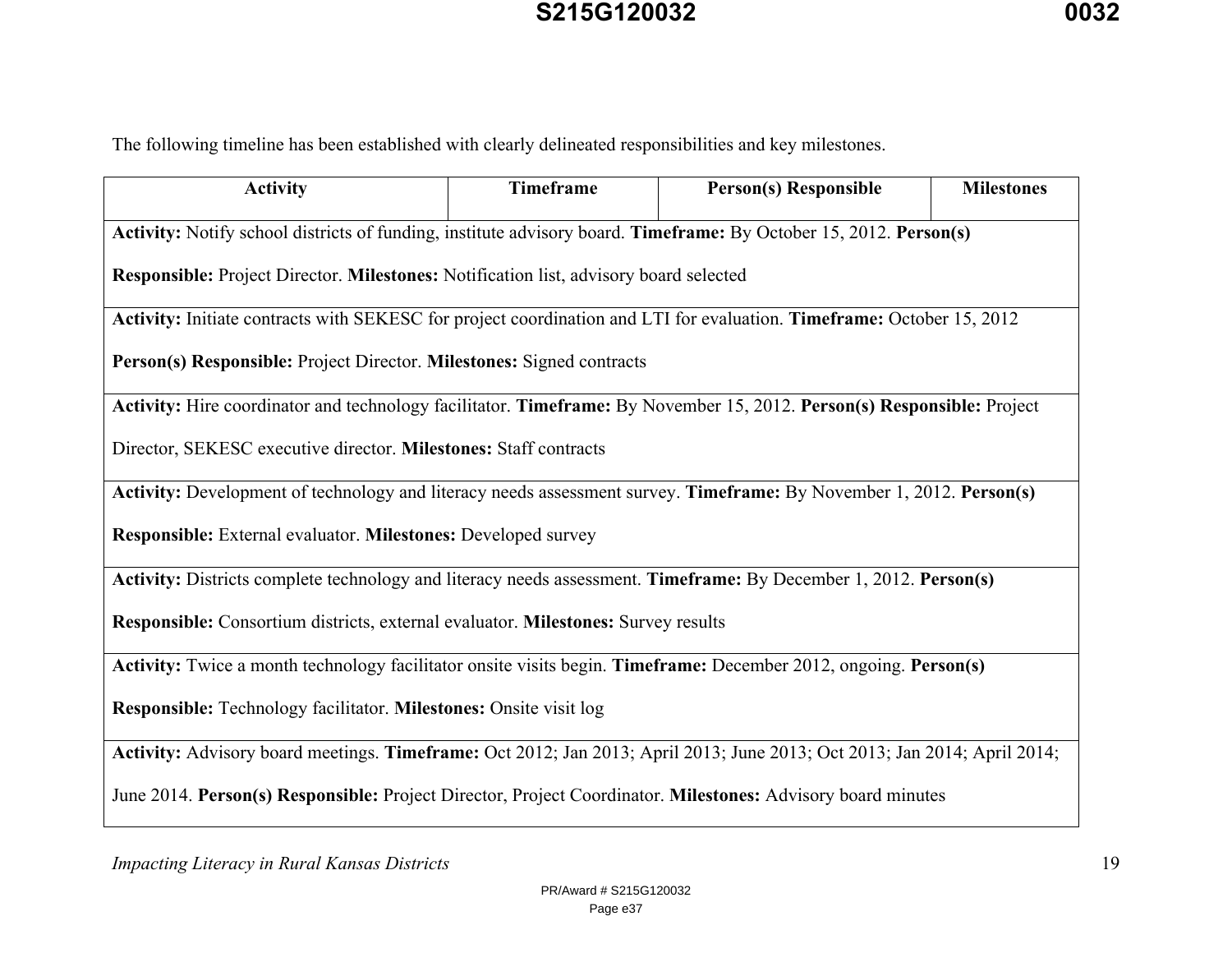**Activity:** Differentiated Instruction training or other literacy training. **Timeframe:** Once a semester, each year. **Person(s) Responsible:** Project Coordinator. **Milestones:** Scheduled Differentiated Instruction training, attendance logs

**Activity:** Implement PAT programming in four districts. **Timeframe:** By November 2012. **Person(s) Responsible:** SEKESC

PAT director. **Milestones:** PAT programming instituted, educators hired, families enrolled

**Activity:** Implement Study Island for four districts. **Timeframe:** By November 2012. **Person(s) Responsible:** SEKESC

technology director to initiate contract. **Milestones:** Study Island user names/passwords to districts

**Activity:** KPIRC family sessions. **Timeframe:** Ongoing, three days per year per district. **Person(s) Responsible:** KPIRC state

coordinator. **Milestones:** Family session dates and agendas

**Activity:** Kansas Career Pipeline. **Timeframe:** Ongoing, centralized training, twice a year. **Person(s) Responsible:** Kansas

Career Pipeline coordinator. **Milestones:** Training dates, attendance records

**Activity:** Imagination Library - institute procedures for identifying children birth to age 5 (not currently in PAT), begin

enrollment. **Timeframe:** By November 2012. **Person(s) Responsible:** SEKESC PAT director, coordinator. **Milestones:** 

Procedures and Enrollment rosters

**Activity:** Data collection, including baseline data, Get It, Got It, Go three times per year; Study Island, Dibels, AIMSweb, and

iSTEEP twice per year; state assessment data once per year. **Timeframe:** As per the evaluation timeline. **Person(s)** 

**Responsible:** External evaluator from LTI. **Milestones:** As per the evaluation timeline.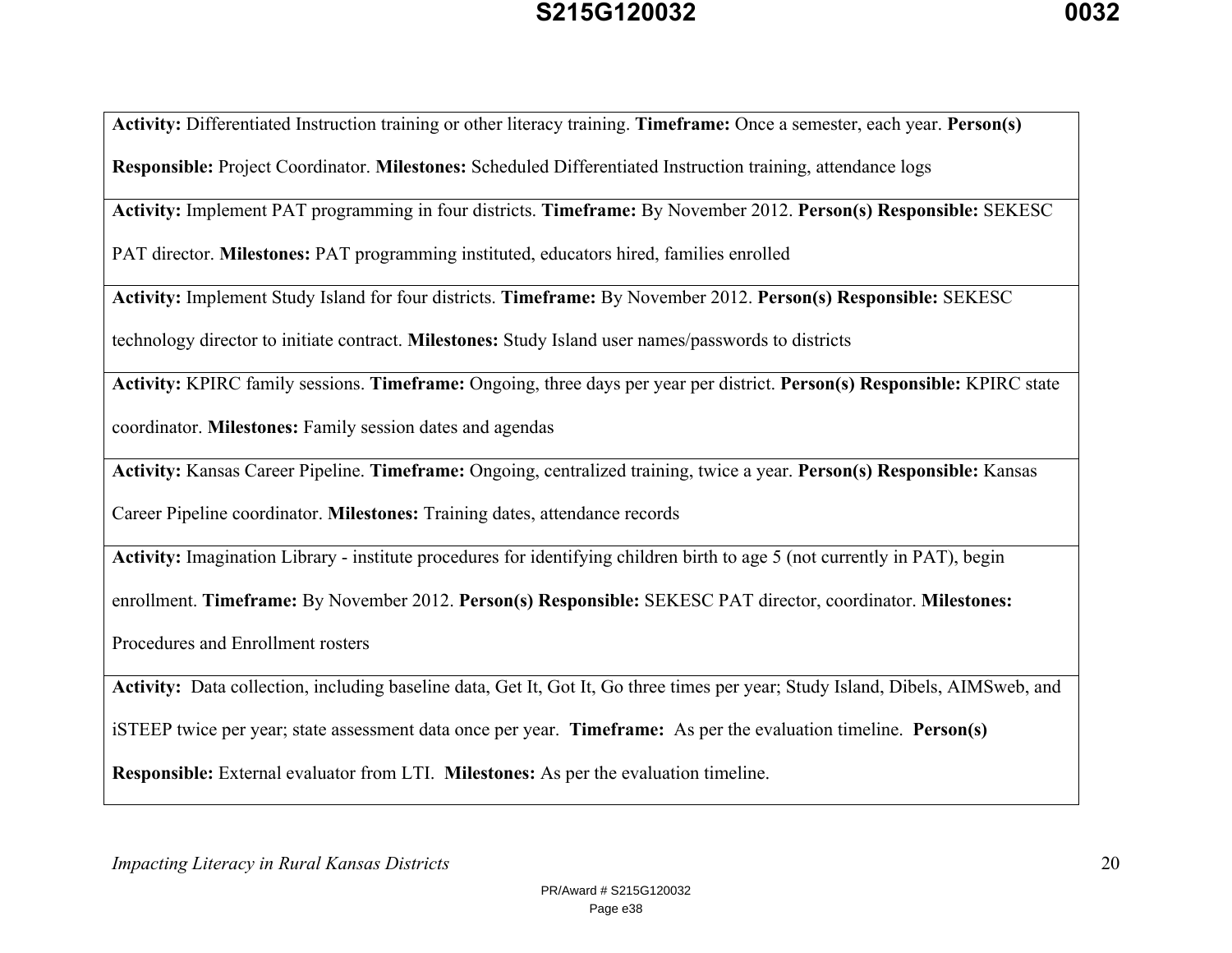## **(ii) Time commitments of the project staff are appropriate (5 points)**

As the Project Management section (1) details the responsibilities of each key personnel essential to the program, the following time commitments of the project director, the principal investigator, and other project personnel are appropriate and adequate to meet the objectives of the project and are as follows:

| Project Director - .05 FTE                                           | Project Coordinator $-1.0$ FTE                             |
|----------------------------------------------------------------------|------------------------------------------------------------|
|                                                                      |                                                            |
| Technology Facilitator $-1.0$ FTE   Principal Investigator - .50 FTE |                                                            |
|                                                                      |                                                            |
| SEKESC Executive Director-                                           | SEKESC PAT Director – contracted service to administer the |
|                                                                      |                                                            |
| In-Kind                                                              | PAT program and coordinate the Imagination Library         |
|                                                                      |                                                            |
|                                                                      | (estimated two hours per week)                             |
|                                                                      |                                                            |

## **(iii) Mechanisms for ensuring high-quality products and services (5 points)**

All activities proposed through this project are both high-quality, based upon scientifically valid research, and are coordinated with existing programs currently being utilized by the consortium districts. This coordination of programming was to ensure non-duplication of effort as well as to access programming at reduced costs by joining existing consortiums (for example, the PAT coordination program and access to a 15% discount on Study Island products.)

In addition, accessing services through the Southeast Kansas Education Service Center (the local regional service agency for consortium LEAs), all professional development to be provided through this project will be delivered by personnel specifically trained in all aspects of MTSS, differentiated instruction, literacy, and technology integration. This ensures the services provided are endorsed by the state's board of education, state department of education, and delivered locally.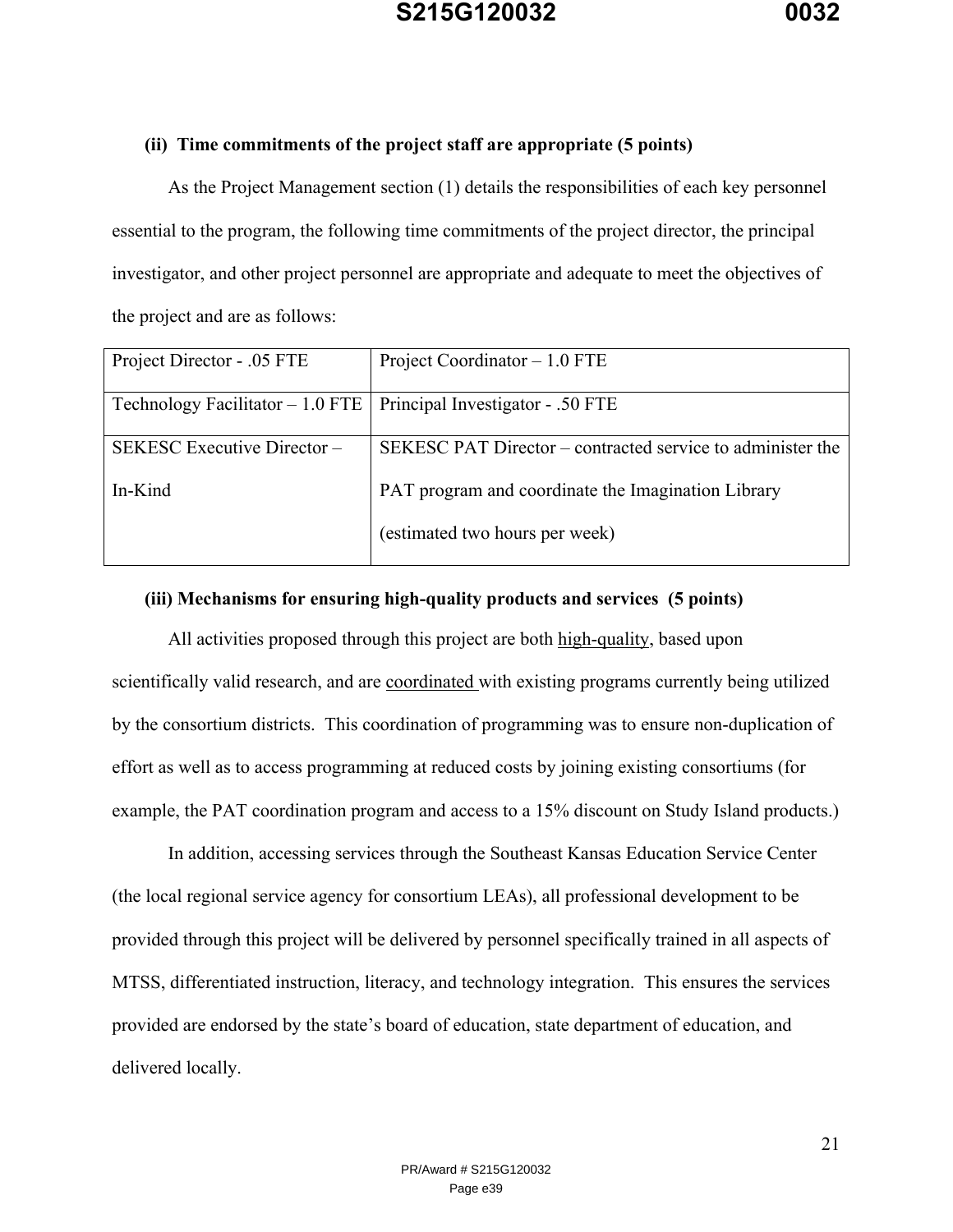**(f) Quality of the project evaluation (15 points). (i) Methods use objective performance measures related to outcomes (10 points)** The project evaluation is based on a design that meets criteria for incorporating a universal design for learning, scientifically valid framework for guiding educational practices, Common Core Content standards; GPRA measures; standards for quality professional development; and a rigorous evaluation methodology. The evaluation will include both formative and summative components to meet the needs of the consortium members and provide information regarding program effectiveness to ensure continuous improvement and assess outcomes for providing increased access for students in rural settings with literacy needs.

The formative evaluation will focus on assessing and providing timely feedback on the quality and alignment of professional development opportunities, strategies, and activities with literacy standards; the extent of teacher participation; GPRA measures, and the increased student participation in literacy instruction and the integration of technology within the classroom. The evaluation will include empirical achievement data, qualitative contributions from those involved collected as consumer data, and process evaluation data from trainings.

 Process evaluation from professional development opportunities will be consumer data from administrators and instructors. Through a pre-post survey format, participants will be assessed prior to the professional development in order to ascertain their level of competence in literacy instruction within their classrooms. Post survey data will indicate if the activities increased teacher competency in key aspects of literacy instruction. In addition, data will be collected from the parental information meetings to ascertain the likelihood of change in parent/child interaction. These process pieces will allow the advisory board to improve the program based on the perceptions of all stakeholders and to prepare data regarding parent/ community involvement for program improvement documentation.

22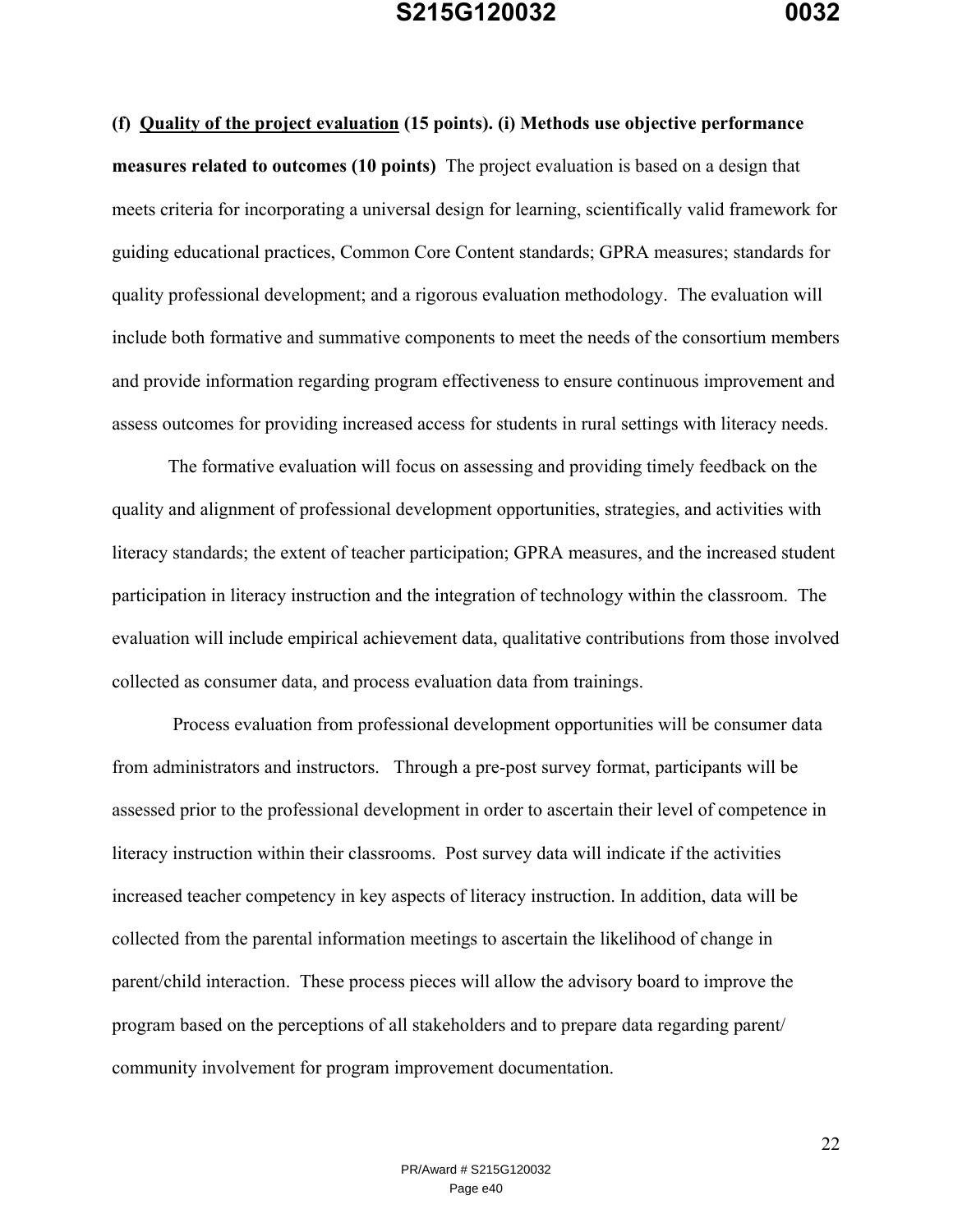## **EVALUATION MEASURES**

**GPRA 1 –** The percentage of 4-year-old children participating in the project who achieve significant gains in oral language skills. **Activity:** Participation in a 4-year old preschool at each district. **Measure 1** – Get it, Got It, Go assessment, (preschool equivalent of Dibels). **GPRA 2 –** The percentage of participating  $3<sup>rd</sup>$ -grade students who meet or exceed proficiency on State reading or language arts assessments. **Activity:** Participation in Study Island programming. Measure 2 – Dibels, iSTEEP, AIMSweb, and Study Island assessments for 3<sup>rd</sup> grade students. **GPRA 3** – The percentage of participating  $8<sup>th</sup>$ -grade students who meet or exceed proficiency on State reading or language arts assessments. **Measure 3** – Study Island, Career Pipeline data for 8<sup>th</sup> grade students. **GPRA 4** – The percentage of participating high school students who meet or exceed proficiency on State reading or language arts assessments. **Activity:** Participation in Career Pipeline programming. **Measure 4** – Study Island, Career Pipeline data for HS students. **Timeline:** Each semester 2012-13; 2013-14. Data will be collected throughout the project period and reviewed quarterly with the advisory board. **Note:** Get it, Got It, Go will be assessed three times per year.

## **(ii) Methods of evaluation will provide performance feedback (5 points)**

**Methods of evaluation**: *Impacting Literacy in Rural Kansas Districts* will use a pre/post experimental design utilizing both **quantitative and qualitative** types of data. The **methods of data collection** include: pre/post professional development participant data at each session and student performance data on a variety of local assessments. Data Sources (below) reflect the **types of data** to be collected while **Benchmarks** (below) represent **when the data will be collected**. The Outcome Measures: Impact column reflects **how the stakeholders will use the information collected** to monitor impact and progress of the project.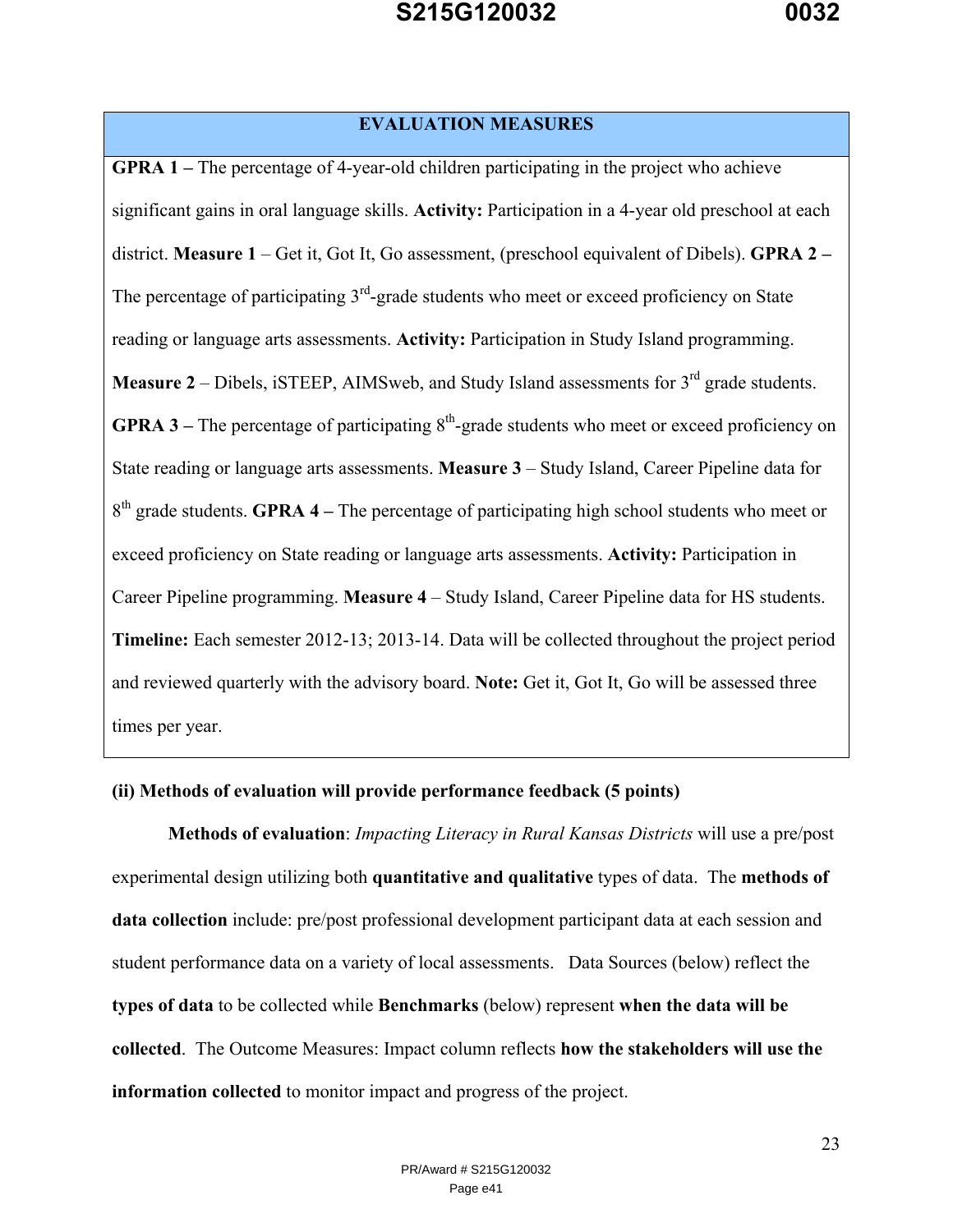**Outcome:** Goal 1A – To increase teacher knowledge and skills in integrating technology and literacy across all core curriculum areas. Goal 1B – To change teacher and LMS behavior and practice within the classroom to increase student literacy achievement. Goal  $1C - To$  modify teacher and LMS practice and ultimately improve the classroom environments for increased literacy among students. **Data Sources:** Pre/post surveys of professional development; technology facilitator and coordinator logs. **Benchmarks:** Each PD offering; monthly TF logs. **Outcome Measures: Impact** Participant usage for personal growth

**Outcome:** Goal 2A – To increase parental awareness of early literacy and how they can provide solid foundational learning environments for their children. Goal 2B – To implement researchbased practices to increase literacy at an early age. Goal 2C – To motivate parents and young children to read, as well as impact the childrens' social and emotional development for long-term success. **Data Sources:** 2A - KPIRC parent assessments. 2B – Personal visit logs with families, developmental screenings for children birth to age. 2C – Imagination Library distribution logs, Imagination Library parent usage survey. **Benchmarks:** 2A – At least three times per year per district. 2B – Personal visits every four weeks throughout, developmental screenings as needed/required by PAT. 2C – Monthly enrollment status and distribution log. **Outcome Measures: Impact** 2A - More engaged parents and intense focus on literacy instruction at home. 2B – Early identification of learning difficulties, laying the foundation for early childhood literacy proficiency. 2C – Children from birth to age 5 will receive books that are age appropriate and delivered right to their home

**Outcome:** Goal 3A – To expand student knowledge and literacy skills for lifelong benefit. **Data Sources:** 3A – Get it, Got it, Go (preschool); Dibels, AIMSweb, Study Island, iSTEEP (elementary) and State Reading Assessments (Grades 3-8, 11). **Benchmarks:** 3A – Preschool,